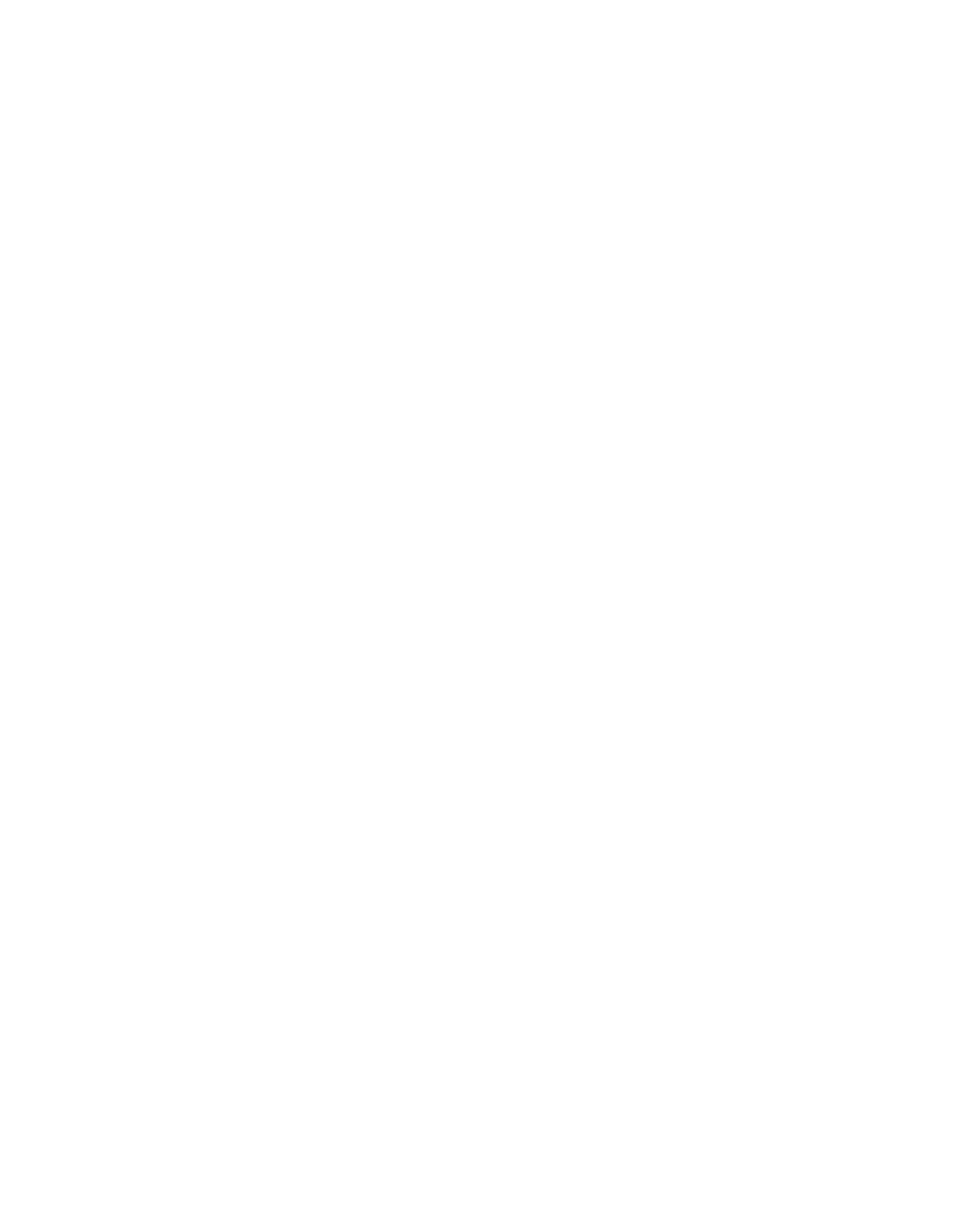# NPDES GENERAL PERMIT NO. 2 **TABLE OF CONTENTS**

| PART III. SPECIAL CONDITIONS, MANAGEMENT PRACTICES, AND OTHER NON-      |
|-------------------------------------------------------------------------|
|                                                                         |
|                                                                         |
|                                                                         |
|                                                                         |
|                                                                         |
| A. DEADLINES FOR POLLUTION PREVENTION PLAN PREPARATION AND COMPLIANCE 6 |
|                                                                         |
|                                                                         |
|                                                                         |
|                                                                         |
|                                                                         |
|                                                                         |
|                                                                         |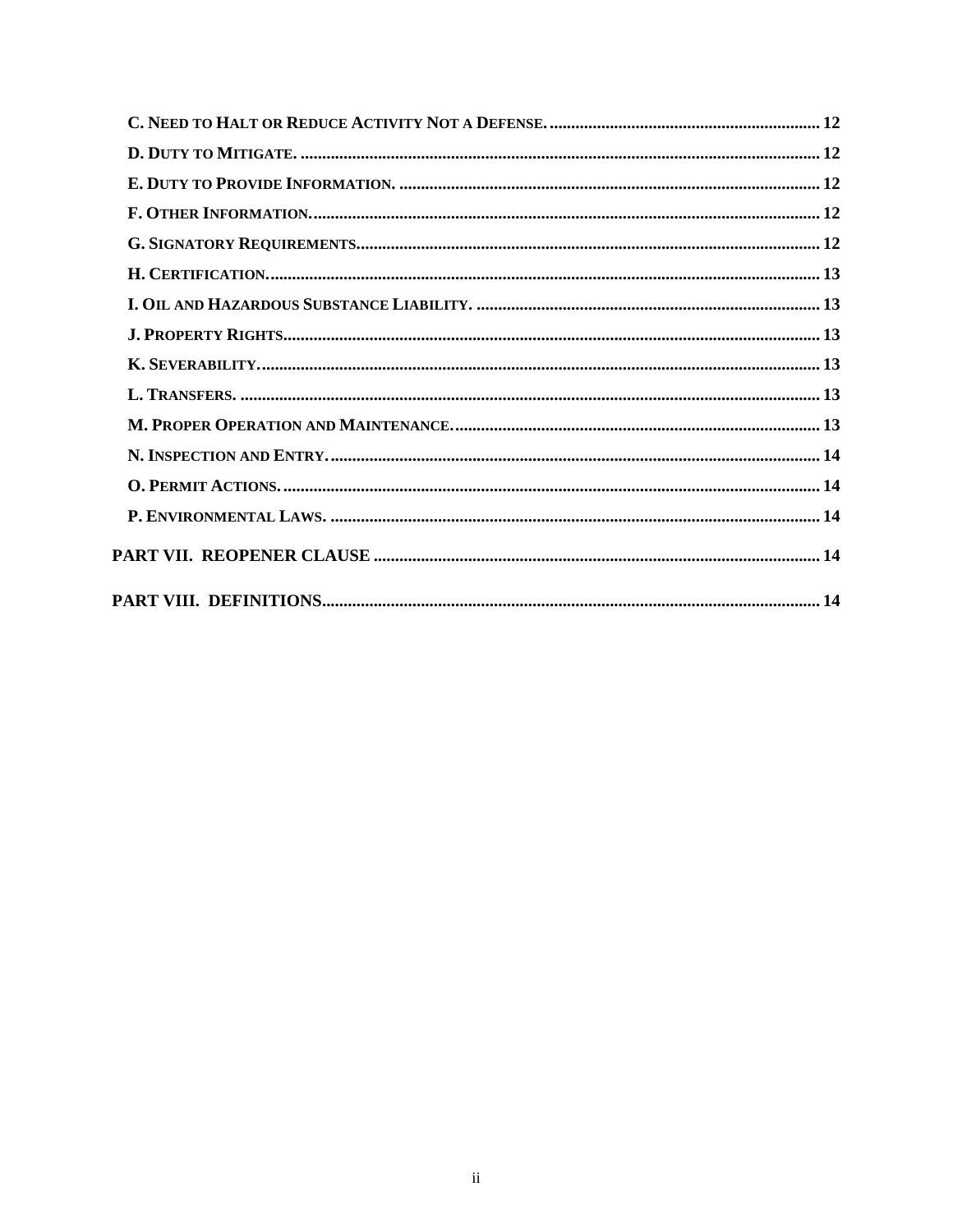#### **PART I. COVERAGE UNDER THIS PERMIT**

**A. PERMIT AREA** This permit covers all areas of the State of Iowa.

#### **B**. **ELIGIBILITY**

**1. A.** Except for discharges identified under Parts I.B.2. and I.B.3., this permit may authorize the discharge of storm water associated with industrial activity from construction sites, (those sites or common plans of development or sale that will result in the disturbance of one or more acres total land area), (hereafter referred to as storm water discharge associated with industrial activity for construction activities) occurring after the effective date of this permit (including discharges occurring after the effective date of this permit where the construction activity was initiated before the effective date of this permit), including storm water discharge associated with industrial activity from areas that are dedicated to producing earthen materials, such as soils, sand and gravel, for use at a single construction site. This permit may also authorize areas where soil is placed permanently or temporarily also known as "fill sites".

> **B.** This permit may authorize storm water discharge from a construction site that is mixed with storm water discharge associated with industrial activity from sources other than construction activities provided that the storm water discharge from the industrial (nonconstruction) source is in compliance with the terms of a NPDES general permit, other than this general permit, or individual permit authorizing such discharge. In addition, the storm water other than from construction, shall be in compliance with Part IV.D.6. of this permit.

**2. LIMITATIONS ON COVERAGE** The following discharges associated with industrial activity for construction activities are **not** authorized by this permit:

> **A.** storm water discharges that are mixed with sources of non-storm water other than

discharges identified in Part III.A.2. of this permit;

**B.** storm water discharges associated with industrial activity for construction activities which are covered by an existing individual NPDES permit or which are issued a permit in accordance with Part I.C. of this permit.

Storm water discharges authorized by an existing individual NPDES permit will be eligible to apply for coverage under this general permit as the existing individual permit expires;

**C.** storm water discharges associated with industrial activity for construction activities that the Iowa Department of Natural Resources has determined to be or may reasonably be expected to be contributing to a violation of a water quality standard;

**D.** new or expanded "storm water discharge associated with industrial activity" that discharges to Outstanding Iowa Waters or to Outstanding National Resource Waters; and

**E.** discharges from concrete washout activities and from wet sawing of concrete. Waste from concrete washout and wet sawing of concrete is not allowed to be discharged to surface waters and is not allowed to adversely affect a water of the state.

**3. EXCLUSIONS** The following "storm water discharges associated with industrial activity" from construction activities do not require a NPDES permit:

> discharges from soil disturbing activities from sites where less than 5 acres is disturbed and the soil disturbing activities are due to routine maintenance that is performed to maintain the original line and grade, hydraulic capacity or original purpose of the site and discharges from agricultural and silvicultural activities including storm water runoff from orchards, cultivated crops, pastures, range lands, and forest lands, but not discharges from concentrated animal feeding operations as defined in 40 CFR 122.23, concentrated aquatic production facilities as defined in 40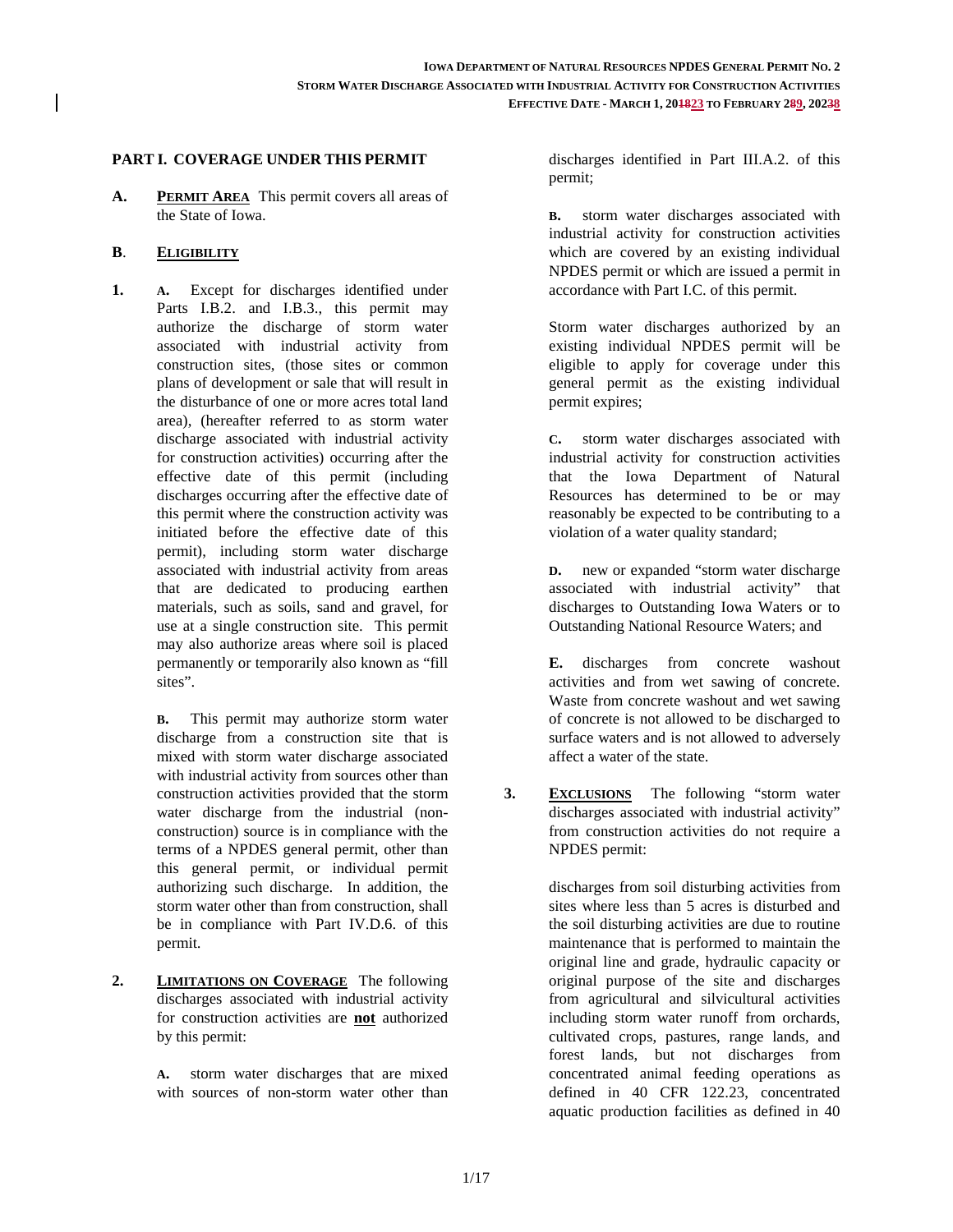CFR 122.24, discharges to aquaculture projects as defined in 40 CFR 122.25, and discharges from silvicultural point sources as defined in 40 CFR 122.27.

#### **C. REQUIRING AN INDIVIDUAL PERMIT**

- **1.** The Department may require any person authorized by this permit to apply for and obtain an individual NPDES permit. The Department may require any owner or operator authorized to discharge under this permit to apply for an individual NPDES permit only if the owner or operator has been notified in writing that a permit application is required. This notice shall include a brief statement of the reasons for this decision, an application form, a statement setting a deadline for the owner or operator to file the application, and a statement that on the effective date of the individual NPDES permit, coverage under this general permit shall automatically terminate. If an owner or operator fails to submit an individual NPDES permit application required by the Department under this paragraph, coverage of this general permit automatically is terminated at the end of the day specified for submittal of the individual NPDES application.
- **2.** Any person authorized to discharge under this permit may apply for an individual NPDES permit. In such cases, the discharger shall submit the following in accordance with the requirements of subrule (567)--64.3(4) in the Iowa Administrative Code:

**A.** an individual application, using DNR Form 1 and EPA Form 2F; and,

**B.** all applicable fees identified in rule (567)--64.16 in the Iowa Administrative Code.

**3.** When an individual NPDES permit is issued to a discharger covered under this general permit, the applicability of this general permit to the individual NPDES permittee is automatically terminated on the effective date of the individual NPDES permit.

> When an individual NPDES permit is denied to a discharger otherwise subject to this

permit, the applicability of this permit to the individual NPDES permittee is automatically terminated on the date of such denial, unless otherwise specified by the Department.

# **D. AUTHORIZATION**

A discharger must submit a Notice of Intent (NOI) in accordance with the requirements of Part II of this permit in order for storm water discharge associated with industrial activity for construction activities pursuant to Part I.B. of this permit to be authorized to discharge under this general permit.

# **PART II. NOTICE OF INTENT (NOI) REQUIREMENTS**

## **A. DEADLINES FOR FILING A NOTICE OF INTENT**

For storm water discharge associated with industrial activity for construction activities, such activities shall not commence until an authorization has been issued for the project by the Department.

- **B. FAILURE TO NOTIFY** Dischargers who fail to notify the Department of their intent to be covered, and discharge pollutants to water of the United States within Iowa, without an NPDES permit, are in violation of the Clean Water Act and the Code of Iowa.
- **C. CONTENTS OF THE NOTICE OF INTENT** A complete Notice of Intent shall include the items described in Parts II.C.1., II.C.2., and II.C.3. of this permit.
- **1.** A completed Notice of Intent (NOI) form, DNR Form 542-1415, signed in accordance with Part VI.G. of this permit. The information on the form shall include the following:

**A.** Name, address, and location of the construction site for which this notification is submitted. The location should be provided as the 1/4 section, township, range, and the county in which the storm water discharge is located.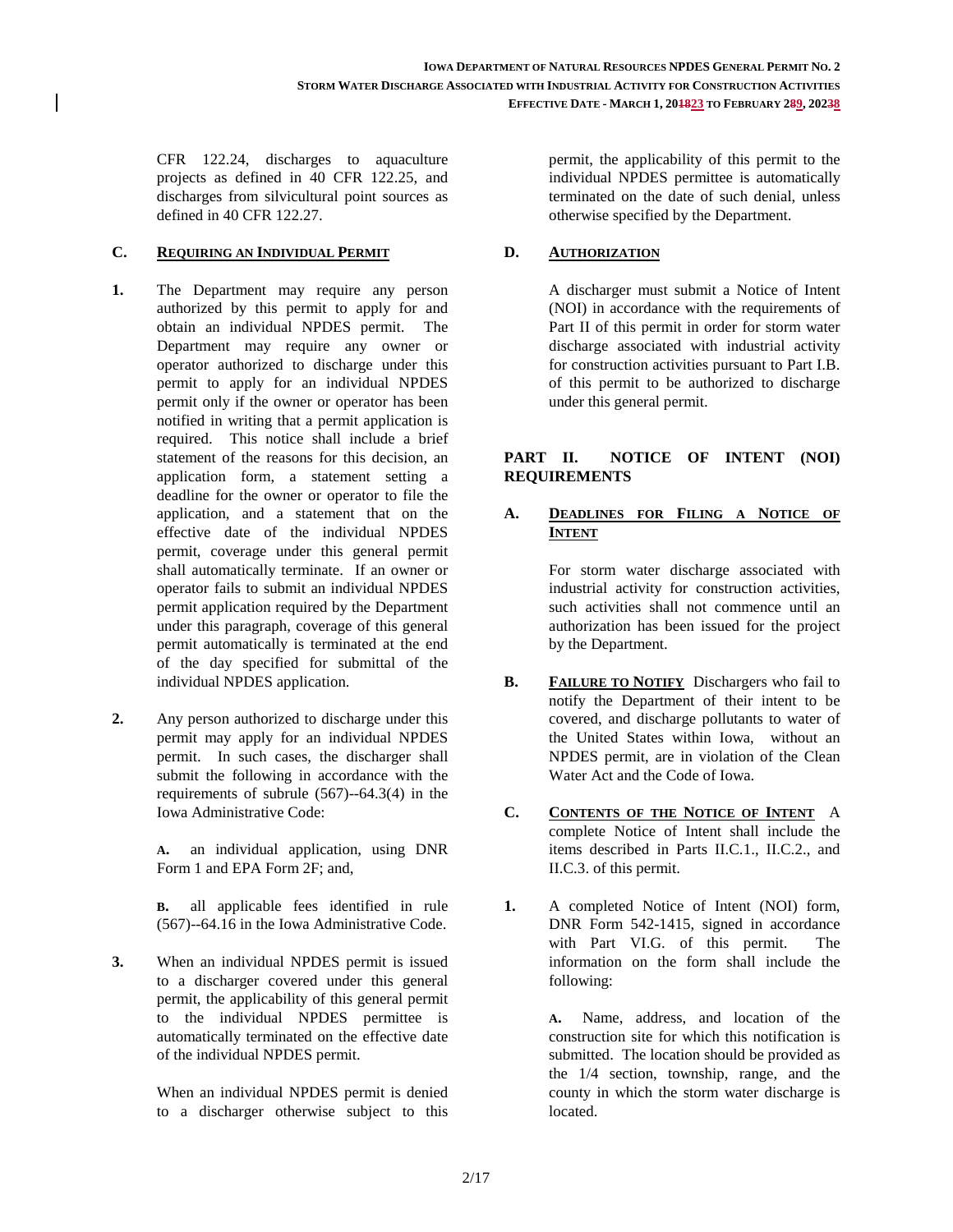**B.** The owner's name, address, telephone number, and status (federal, state, private, public or other entity).

**C.** The name, address and telephone number of any operator (contractor) that has been identified as having a role in the storm water pollution prevention plan for the site required under Part IV.D.7. of this permit. Contractors (operators) identified after the submittal of the completed Notice of Intent shall be identified in the pollution prevention plan.

**D.** The type of discharge (new or existing as related to October 1, 1992); whether or not the discharge is to a municipal separate storm sewer system; the date the discharge is to commence; the permit status of the discharge; and, the name of the receiving waters.

**E.** An indication if any existing quantitative data is available describing the concentration of pollutants in storm water discharges and a summary of available existing data. (Existing data should not be included as part of the NOI, it should retained as part of the Pollution Prevention Plan).

**F.** A brief description of the project; an estimated timetable for major activities; and, an estimate of the number of acres of the site on which soil will be disturbed.

**G.** A certification that compliance with **G.(1).** through **G.(4).** are met:

**G.(1).** the pollution prevention plan has been developed before this Notice of Intent is submitted to the Department;

**G.(2).** the pollution prevention plan will be implemented on October 1, 1992 for any existing storm water discharge associated with industrial activity for construction activities. For a storm water discharge associated with industrial activity for construction activities that commence after October 1, 1992, the pollution prevention plan shall be implemented with the start of construction activities;

**G.(3).** this Notice of Intent will be included and incorporated into the pollution prevention plan and will be updated as required; and,

**G.(4).** the storm water pollution prevention plan provides compliance with section 161A.64 of the Code of Iowa and local sediment and erosion plans and are consistent with the requirements of Part IV of this general permit.

- **2. APPLICABLE FEES** The applicable fees specified in Iowa Administrative Code 567 -- 64.16(455B).
- **3. PUBLIC NOTIFICATION** A demonstration that the public notice specified in Iowa Administrative Code  $567 - 64.6(1)$ "c"(1) was published at least one day, in one newspaper with the largest circulation in the area in which the facility is located or the activity will occur.
- **D. WHERE TO SUBMIT** Facilities which discharge storm water associated with industrial activity for construction activities must submit items described in Parts II.C.1., 2., and 3. of this permit to the Department at the following address:

Storm Water Coordinator Iowa Department of Natural Resources 502 E. 9th St. Des Moines, IA 50319-0034

- **E. RENOTIFICATION** Prior to the expiration of an authorization issued under this general permit, the permittee is required to resubmit a Notice of Intent (no additional public notice is required) with the Department for coverage under the new general permit. If a new general permit has not been reissued prior to the expiration of the current permit, the provisions and coverage of the current permit are extended until replaced by the adoption of a new general permit.
- **F. TRANSFER OF COVERAGE UNDER THIS PERMIT** For storm water discharge associated with industrial activity for construction activities where the ownership changes, the Department must be notified of the title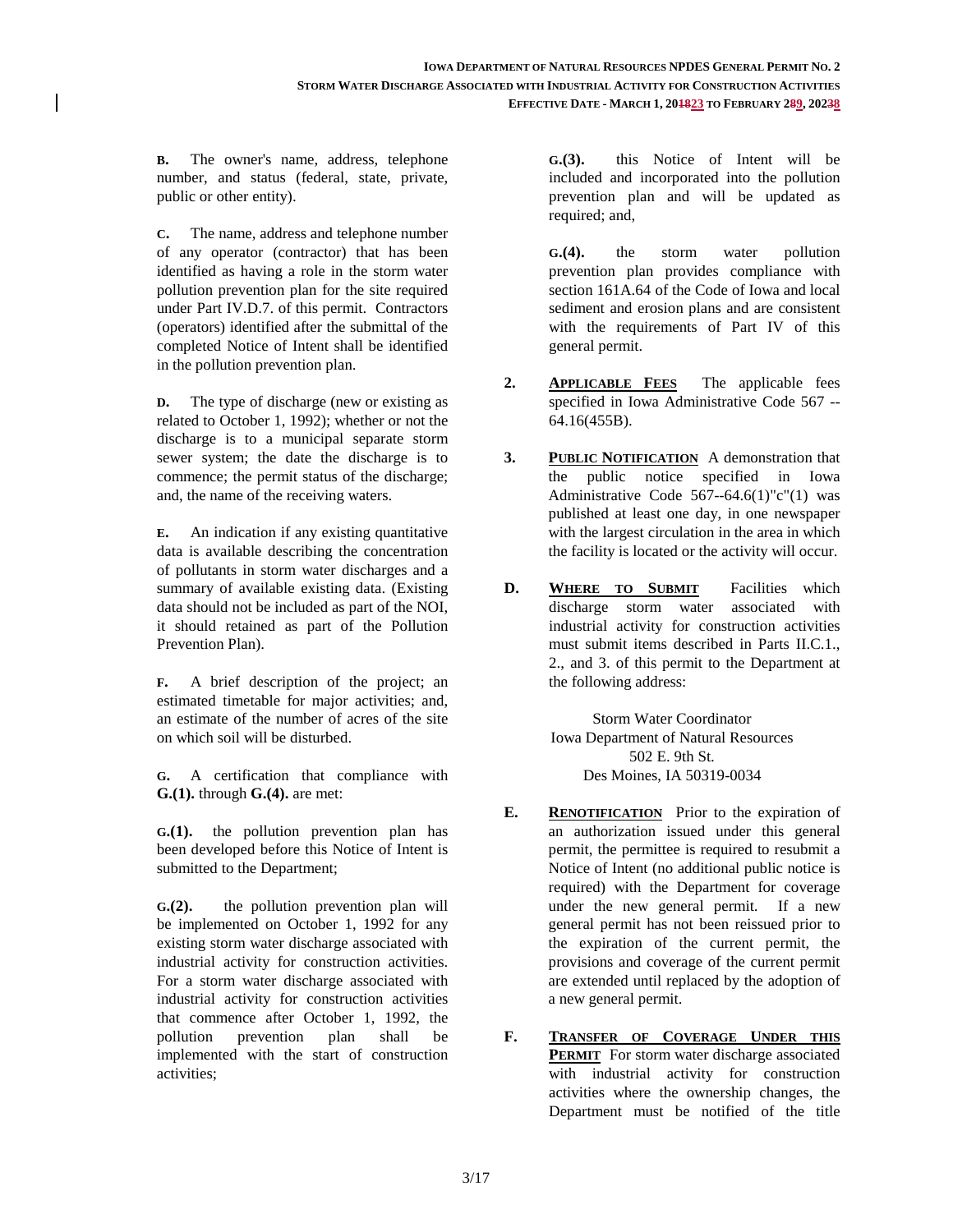transfer within 30 days. Both the previous owner(s) and the new owner(s) are responsible for notifying the Department of the transfer and the new owner's name and contact information. This requirement shall be satisfied upon the Department's receipt of the notification of this information by either the previous owner(s) or the new owner(s). If a storm water discharge associated with industrial activity for construction activities is covered by this general permit, the new owner(s) shall be subject to all terms and conditions of this general permit. A copy of the notice of transfer that was sent to the Department shall be included in the pollution prevention plan. For construction activity which is part of a larger common plan of development such as a housing or commercial development project, if a permittee transfers ownership of all or any part of property subject to this permit, both the permittee and transferee shall be responsible for compliance with the provisions of this permit for that portion of the project which has been transferred including when the transferred property is less than one acre in area. If the new owner(s) agree in writing to be solely responsible for compliance with the provisions of this permit for the property which has been transferred, then the existing permittee(s) shall be relieved of responsibility for compliance with this permit for the transferred property, from and after the date the transfer of responsibility is signed. A copy of the notice of transfer of responsibility shall be included in the pollution prevention plan.

#### **G. NOTICE OF DISCONTINUATION**

- **1.** Within 30 days after final stabilization at a construction site (as defined in Part VIII of this permit), the operator or owner of the facility shall submit a Notice of Discontinuation to the Department.
- **2.** The Notice of Discontinuation shall include the following information:

**A.** the name of the owner/operator to which the permit was issued;

**B.** the general permit number and permit authorization number;

**C.** the date the construction site reached final stabilization; and,

**D.** the following certification signed in accordance with Part VI.G. of this permit:

"I certify under penalty of law that disturbed soils at the identified facility have been finally stabilized and temporary erosion and sediment control measures have been removed or will be removed at an appropriate time. I understand that by submitting this Notice of Discontinuation, that I am no longer authorized to discharge storm water associated with industrial activity for construction activities by Iowa Department of Natural Resources General NPDES Permit No. 2. and that discharging pollutants from storm water associated with industrial activity to waters of the United States is unlawful under the Clean Water Act where the discharge is not authorized by a NPDES permit."

## **PART III. SPECIAL CONDITIONS, MANAGEMENT PRACTICES, AND OTHER NON-NUMERIC LIMITATIONS**

## **A. PROHIBITION ON NON-STORM WATER DISCHARGES**

- **1.** All discharges authorized by this permit shall be composed entirely of storm water except for non-storm discharges listed in Part III.A.2.
- **2.** Discharges from fire fighting activities; fire hydrant flushings; waters used to wash vehicles in accordance with Part III.C. and Part IV.D.2.C.(*2*).; potable water sources including waterline flushings; irrigation drainage; routine external building washdown which does not use detergents; pavement washwaters where spills or leaks of toxic or hazardous materials have not occurred (unless all spilled material has been removed) and where detergents are not used; air conditioning condensate; springs; uncontaminated groundwater; and foundation or footing drains where flows are not contaminated with process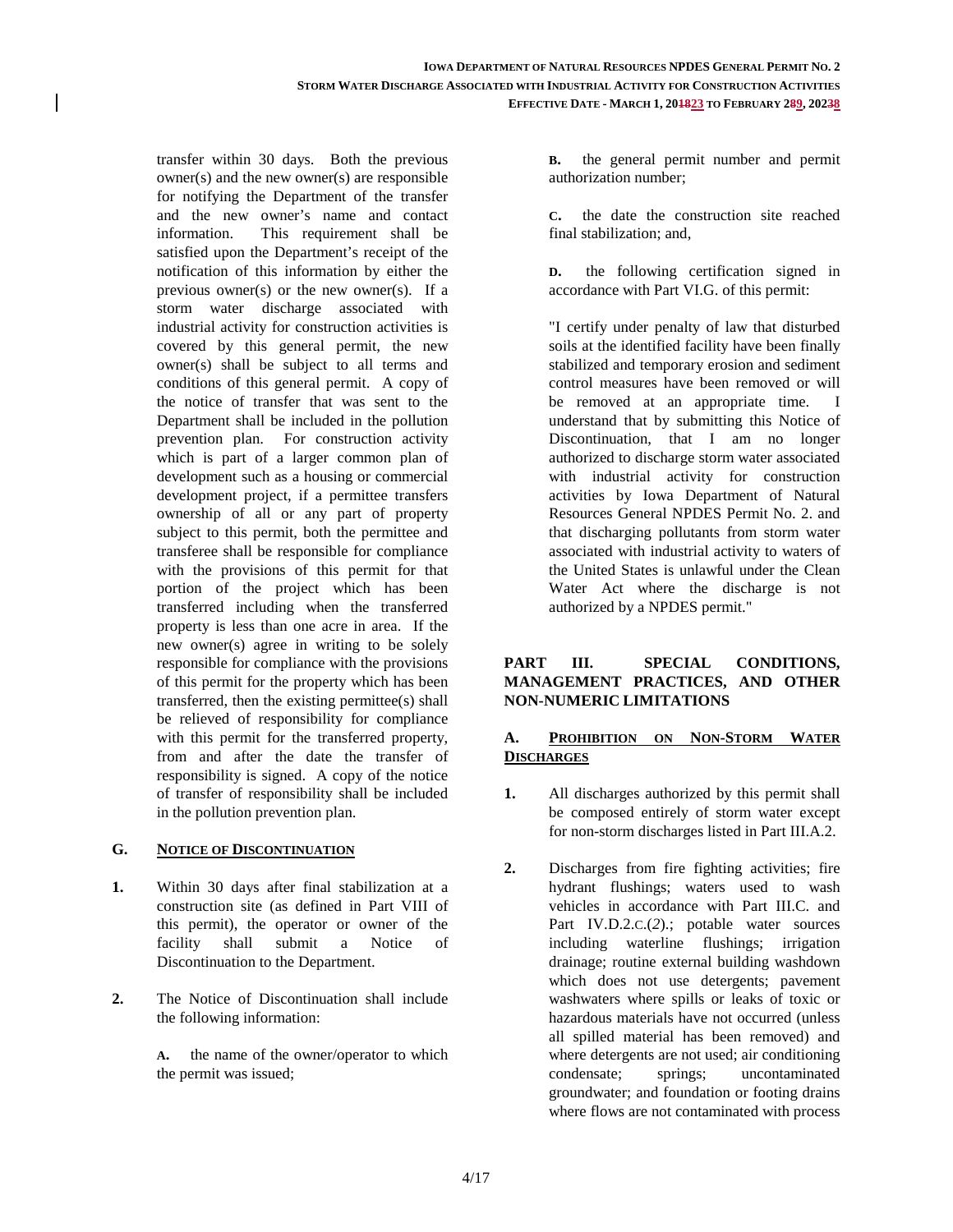materials such as solvents; may be authorized by this permit provided the non-storm water component of the discharge is in compliance with Part IV.D.5. of this permit.

# **B. RELEASES IN EXCESS OF REPORTABLE**

**QUANTITIES** Any owner or operator identified in the pollution prevention plan is subject to the spill notification requirements as specified in 455B.386 of the Iowa Code. Iowa law requires that as soon as possible but not more than six hours after the onset of a "hazardous condition" the Department and local sheriff's office or the office of the sheriff of the affected county be notified.

The storm water pollution prevention plan described in Part IV of this permit must be modified within 5 calendar days of knowledge of the release to provide a description of the release and the circumstances leading to the release and to identify and provide for the implementation of steps to prevent the reoccurrence of such releases and to respond to such releases.

**C. FEDERAL CONSTRUCTION AND DEVELOPMENT EFFLUENT GUIDELINES** In addition to all other requirements in this permit, all sites and activities required to be authorized under this permit shall comply with the following federal effluent guidelines as applicable to each site and activity.

**1. EROSION AND SEDIMENT CONTROLS**  Design, install and maintain effective erosion controls and sediment controls to minimize the discharge of pollutants. At a minimum, such controls must be designed, installed and maintained to:

> **A.** Control storm water volume and velocity to minimize soil erosion in order to minimize pollutant discharges;

**B.** Control storm water discharges, including both peak flow rates and total storm water volume, to minimize channel and streambank erosion and scour in the immediate vicinity of discharge points;

**C.** Minimize the amount of soil exposed during construction activity;

**D.** Minimize the disturbance of steep slopes;

**E.** Minimize sediment discharges from the site. The design, installation and maintenance of erosion and sediment controls must address factors such as the amount, frequency, intensity and duration of precipitation, the nature of resulting storm water runoff and soil characteristics including the range of soil particle sizes expected to be present on the site;

**F.** Provide and maintain natural buffers around waters of the United States, direct storm water to vegetated areas and maximize storm water infiltration to reduce pollutant discharges, unless infeasible;

- **2. SOIL COMPACTION AND TOPSOIL PRESERVATION** Practices to minimize soil compaction and preserve topsoil shall be implemented as described in Part IV.D.2.A.(2)(c) of this permit.
- **3. SOIL STABILIZATION** Stabilization of disturbed areas must, at a minimum, be initiated immediately whenever any clearing, grading, excavating or other earth disturbing activities have permanently ceased on any portion of the site or temporarily ceased on any portion of the site and will not resume for a period exceeding 14 calendar days. In drought-stricken areas and areas that have recently received such high amounts of rain that seeding with field equipment is impossible and initiating vegetative stabilization immediately is infeasible, alternative stabilization measures must be employed as specified by the Department. In limited circumstances, stabilization may not be required if the intended function of a specific area of the site necessitates that it remain disturbed.
- **4. DEWATERING** Discharges from dewatering activities, including discharges from dewatering of trenches and excavations, are prohibited unless managed by appropriate controls.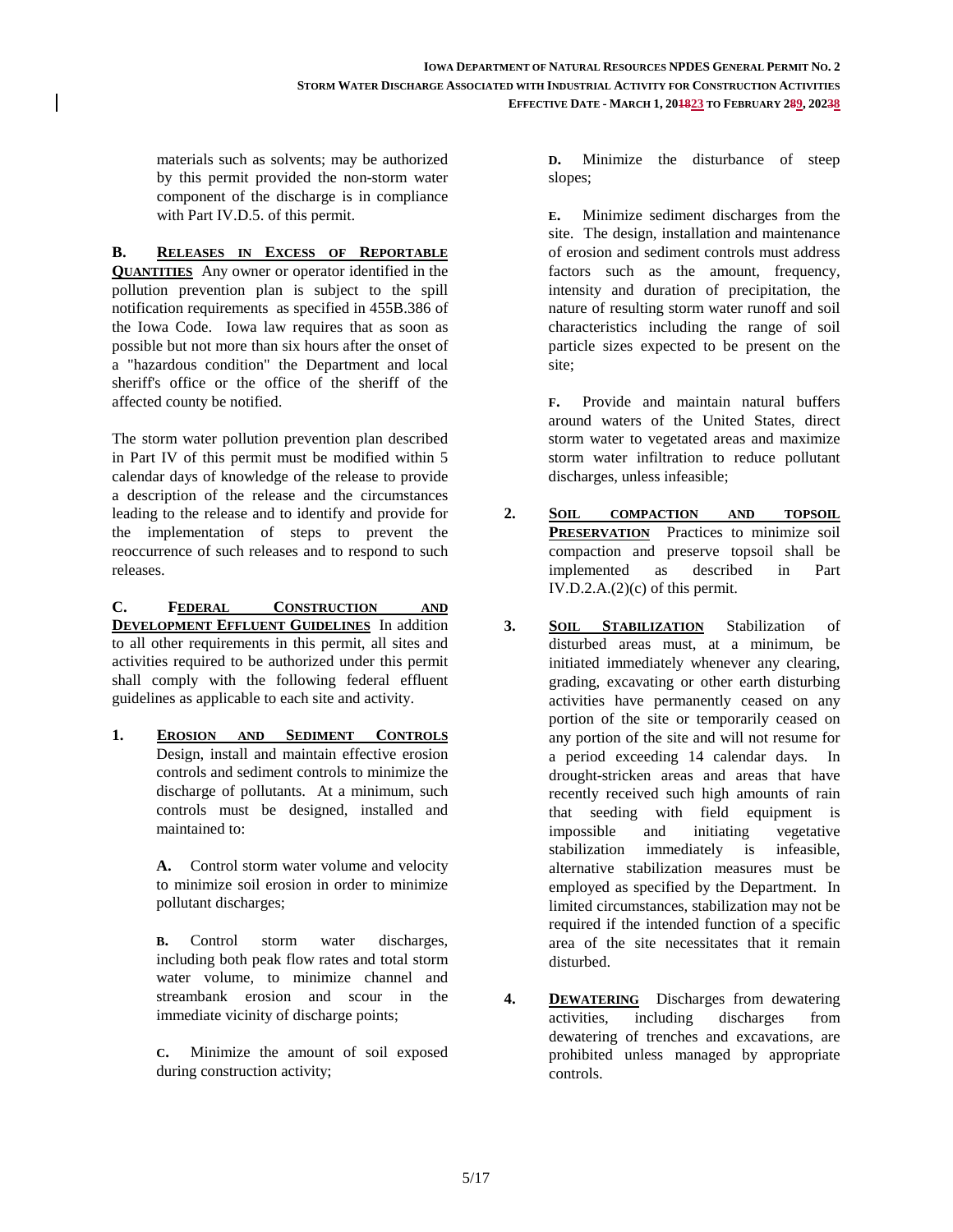**5. POLLUTION PREVENTION MEASURES** Design, install, implement and maintain effective pollution prevention measures to minimize the discharge of pollutants. At a minimum, such measures must be designed, installed, implemented and maintained to:

> **A.** Minimize the discharge of pollutants from equipment and vehicle washing, wheel wash water and other wash waters. Wash waters must be treated in a sediment basin or alternative control that provides equivalent or better treatment prior to discharge;

> **B.** Minimize the exposure of building materials, building products, construction wastes, trash, landscape materials, fertilizers, pesticides, herbicides, detergents, sanitary waste and other materials present on the site to precipitation and storm water. Minimization of exposure is not required in cases where the exposure to precipitation and to storm water will not result in a discharge of pollutants, or where exposure of a specific material or product poses little risk of storm water contamination (such as final products and materials intended for outdoor use); and

**C.** Minimize the discharge of pollutants from spills and leaks and implement chemical spill and leak prevention and response procedures.

**6. PROHIBITED DISCHARGES** The following discharges are prohibited:

> **A.** Wastewater from washout and cleanout of stucco, paint, form release oils, curing compounds and other construction materials;

> **B.** Fuels, oils or other pollutants used in vehicle and equipment operation and maintenance; and

> **C.** Soaps or solvents used in vehicle and equipment washing.

**7. SURFACE OUTLETS** When discharging from basins and impoundments, utilize outlet structures that withdraw water from the surface, unless infeasible.

## **PART IV. STORM WATER POLLUTION PREVENTION PLANS**

A storm water pollution prevention plan shall be developed for each construction site covered by this permit. Storm water pollution prevention plans shall be prepared in accordance with good engineering practices. The plan shall identify potential sources of pollution which may reasonably be expected to affect the quality of the storm water discharge from the construction activities. In addition, the plan shall describe and ensure the implementation of practices which will be used to reduce the pollutants in storm water discharge associated with industrial activity for construction activities at the construction site and to assure compliance with the terms and conditions of this permit. Facilities must implement the provisions of the storm water pollution prevention plan required under this part as a condition of this permit.

## **A. DEADLINES FOR POLLUTION PREVENTION PLAN PREPARATION AND COMPLIANCE**

- **1. POLLUTION PREVENTION PLAN PREPARATION DEADLINE** The pollution prevention plan shall be completed prior to the submittal of an NOI to the Department to be covered under this permit and shall be updated as appropriate.
- **2. POLLUTION PREVENTION PLAN COMPLIANCE DEADLINE** The pollution prevention plan shall provide for compliance with the terms and schedule of the plan prior to the initiation of construction activities.

#### **B. SIGNATURE AND PLAN REVIEW**

- **1.** The plan shall be signed in accordance with Part VI.G.
- **2.** The permittee shall make plans available to the Department upon request, or in the case of a storm water discharge associated with industrial activity for construction activities which discharge through a municipal separate storm sewer system with an NPDES permit, to the municipal operator of the system.
- **3.** The Department may notify the permittee at any time that the plan does not meet one or more of the minimum requirements of this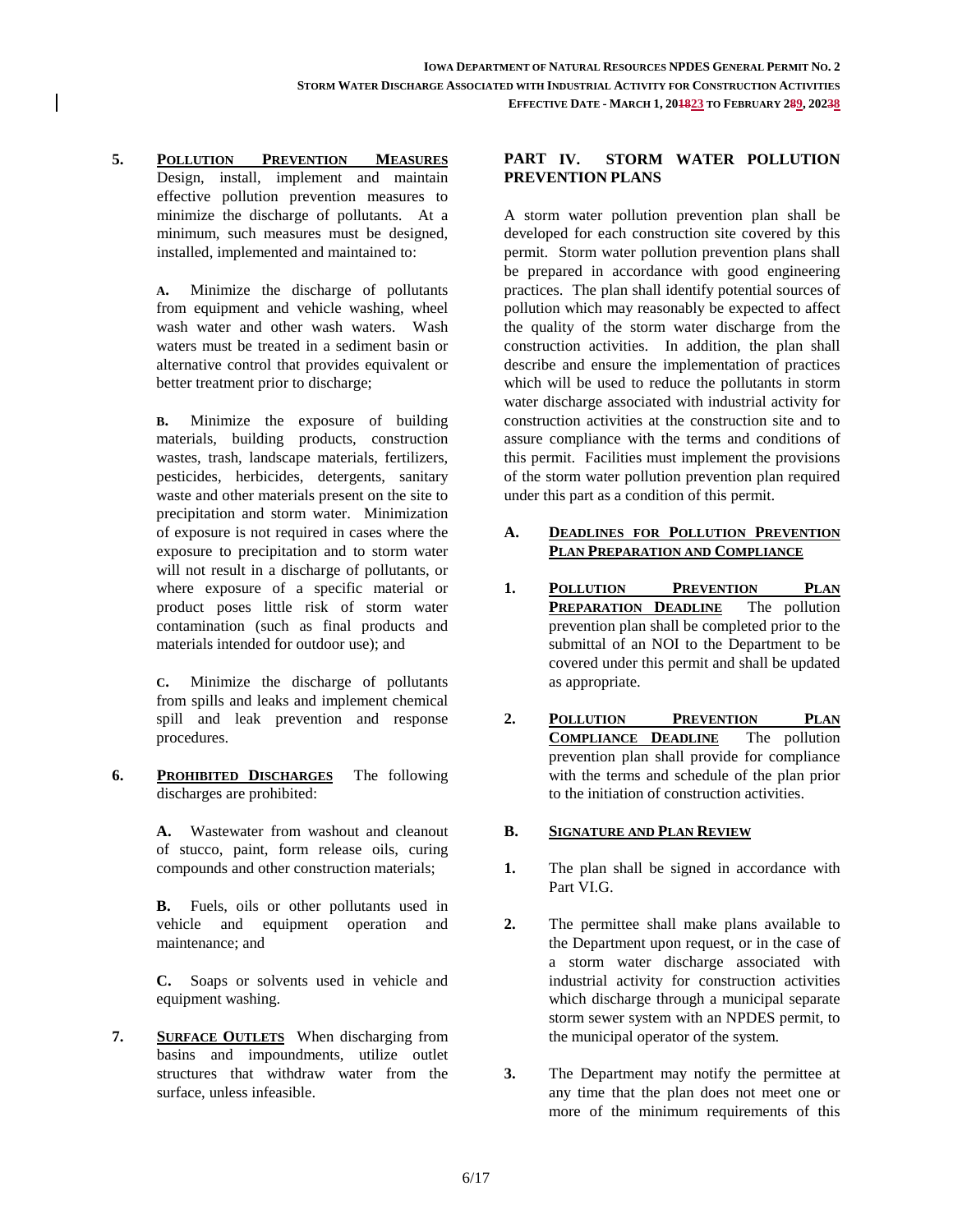Part. After such notification from the Department, the permittee shall make changes to the plan and shall submit to the Department a written certification that the requested changes have been made. Unless otherwise provided by the Department, the permittee shall have 3 business days after such notification to make the necessary changes.

- **4.** All storm water pollution prevention plans received by the Department from the permittee are considered reports that shall be available to the public under Section 308(b) of the CWA and Chapter 22 of the Code of Iowa. However, the permittee may claim any portion of a storm water pollution plan as confidential in accordance with Chapter 22 of the Code of Iowa and Iowa Administrative Code (561)-- 2.5.
- **C. KEEPING PLANS CURRENT** The permittee shall amend the plan whenever there is a change in design, construction, operation, or maintenance, which has a significant effect on the potential for the discharge of pollutants to the waters of the United States and which has not been addressed in the plan or if the storm water pollution prevention plan proves to be ineffective in eliminating or significantly minimizing pollutants from sources identified in Part IV.D.2. of this permit, or in otherwise achieving the general objectives of controlling pollutants in storm water discharge associated with industrial activity for construction activities. In addition, the pollution prevention plan shall be updated to: expeditiously change the site map to include changes at the site, include contractors identified after the submittal of the Notice of Intent as Co-permittees, described in Part IV.D.7. of this permit; identify any change in ownership or transference of the permit and permit responsibilities; or, if required, by the occurrence of a hazardous condition (as defined in Part VIII of this permit). Amendments to the plan may be reviewed by the Department of Natural Resources in the same manner as Part IV.B.2.
- **D. CONTENTS OF THE POLLUTION PREVENTION PLAN.** The storm water pollution prevention plan shall include the following items:

**1. SITE DESCRIPTION** Each plan shall provide a description of the following:

> **A.** a description of the nature of the construction activity;

> **B.** estimates of the total area of the site and the area of the site that is expected to be disturbed by excavation, grading, or other activities;

> **C.** an estimate of the runoff coefficient of the site after construction activities are completed and existing data describing the soil or the quality of any discharge from the site;

> **D.** a site map indicating drainage patterns and approximate slopes anticipated after major grading activities, areas of soil disturbance, the location of structural and nonstructural controls identified in the plan, the location of areas where stabilization practices are expected to occur, surface waters (including wetlands), and locations where storm water is discharged to a surface water; and

> **E.** the name of the receiving water(s) and the ultimate receiving water(s).

**2. CONTROLS** Each plan shall include a description of controls that will be implemented at the construction site. The plan will clearly describe the intended sequence of major activities and for each activity, the appropriate control measures and the timing during the construction process that the measures will be implemented. (For example, perimeter controls for one portion of the site will be installed after the clearing and grubbing necessary for installation of the measure, but before the clearing and grubbing for the remaining portions of the site. Perimeter controls will be actively maintained until final stabilization of those portions of the site upward of the perimeter control. Temporary perimeter controls will be removed after final stabilization). The description of controls shall address the following minimum components: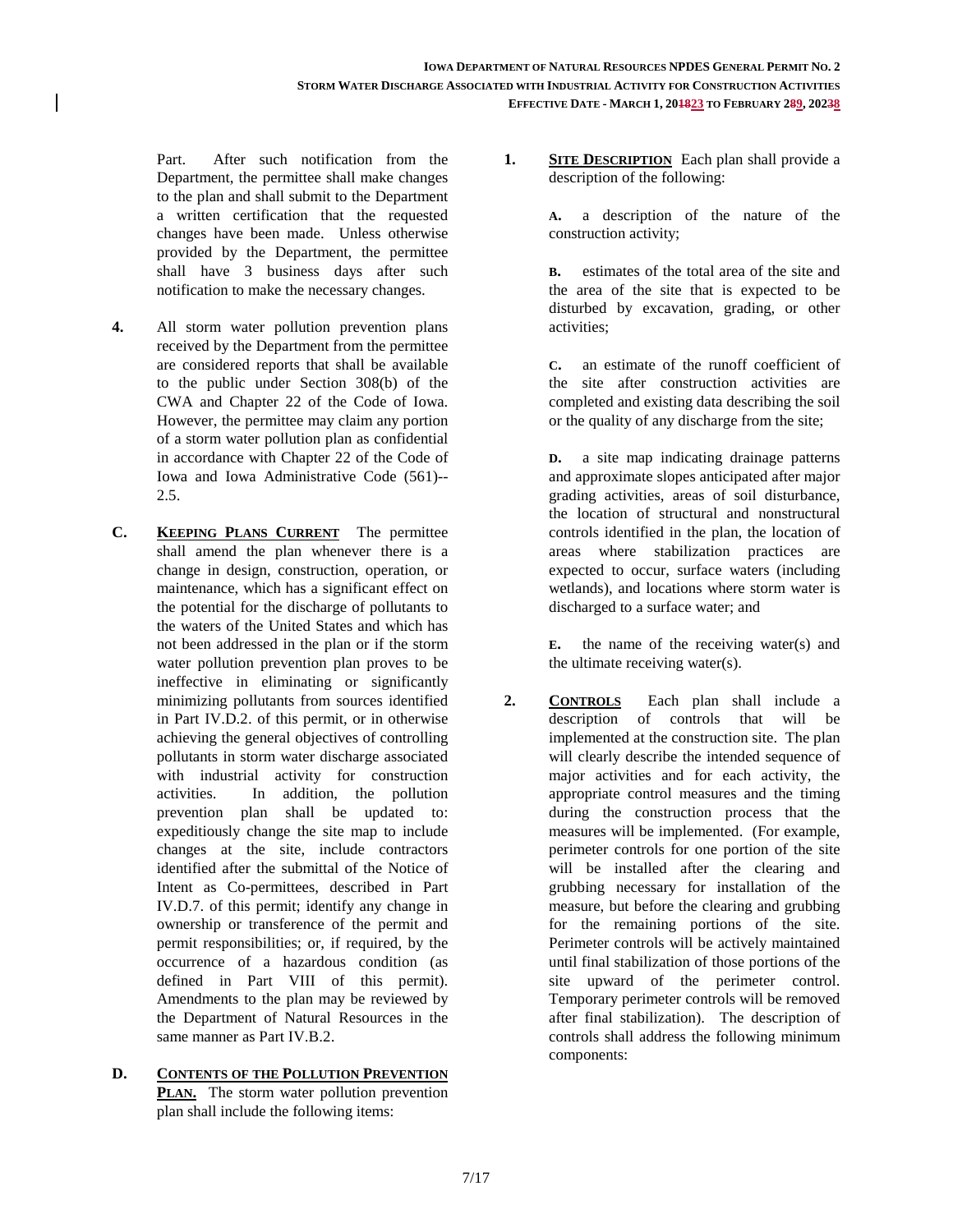#### **A. EROSION AND SEDIMENT CONTROLS**

**A.(1). STABILIZATION PRACTICES** A description of temporary and permanent stabilization practices, including site-specific scheduling of the implementation of the practices. Stabilization practices may include: temporary seeding after germination and establishment of vegetative cover of sufficient density and height to preclude erosion has been achieved, permanent seeding after germination and establishment of vegetative cover of sufficient density and height to preclude erosion has been achieved, mulching, geotextiles, sod stabilization, vegetative buffer strips, protection of trees, preservation of mature vegetation and other appropriate measures.

**A.(2). STRUCTURAL PRACTICES** A description of structural practices to the degree attainable, to divert flows from exposed soils, store flows or otherwise limit runoff from exposed areas of the site. Such practices may include silt fences, earth dikes, brush barriers, drainage swales, sediment traps, check dams, subsurface drains, pipe slope drains, level spreaders, storm drain inlet protection, rock outlet protection, reinforced soil retaining systems, gabions and temporary or permanent sediment basins. Structural practices should be placed on upland soils to the degree attainable. The installation of these devices may be subject to Section 404 of the CWA.

**A.(2).(***a***).** For common drainage locations that serve an area with more than 10 disturbed acres at one time, a temporary or permanent sediment basin providing 3,600 cubic feet of storage per acre drained shall be provided where attainable until final stabilization of the site has been achieved. The 3,600 cubic feet of storage area per acre drained does not apply to flows from offsite areas and flows from onsite areas that are either undisturbed or have undergone final stabilization where such flows are diverted around the sediment basin. For drainage locations which serve more than 10 disturbed acres at one time and where a temporary sediment basin providing 3,600 cubic feet of storage per acre drained is not

attainable, sediment traps, silt fences, or equivalent sediment controls are required for all sideslope and downslope boundaries of the construction area.

**A.(2).(***b***).** For drainage locations serving 10 or fewer acres, sediment traps, silt fences or equivalent sediment controls are required for all sideslope and downslope boundaries of the construction area or a sediment basin providing for 3,600 cubic feet of storage per acre drained.

**A.(2).(c).** Unless infeasible, the following measures shall be implemented at all sites: utilize outlet structures that withdraw water from the surface when discharging from basins, provide and maintain natural buffers around surface waters and direct storm water to vegetated areas to both increase sediment removal and maximize storm water infiltration.

The permittee(s) shall minimize soil compaction and, unless infeasible, preserve topsoil. "Infeasible" shall mean not technologically possible, or not economically practicable and achievable in light of the best industry practices. "Unless infeasible, preserve topsoil" shall mean that, unless infeasible, topsoil from any areas of the site where the surface of the ground for the permitted construction activities is disturbed shall remain within the area covered by the applicable General Permit No. 2 authorization. Minimizing soil compaction is not required where the intended function of a specific area of the site dictates that it be compacted. Preserving topsoil is not required where the intended function of a specific area of the site dictates that the topsoil be disturbed or removed. The permittee(s) shall control storm water volume and velocity to minimize soil erosion in order to minimize pollutant discharges and shall control storm water discharges, including both peak flowrates and total storm water volume, to minimize channel and stream bank erosion and scour in the immediate vicinity of discharge points. An affidavit signed by the permittee(s) may be submitted to demonstrate compliance.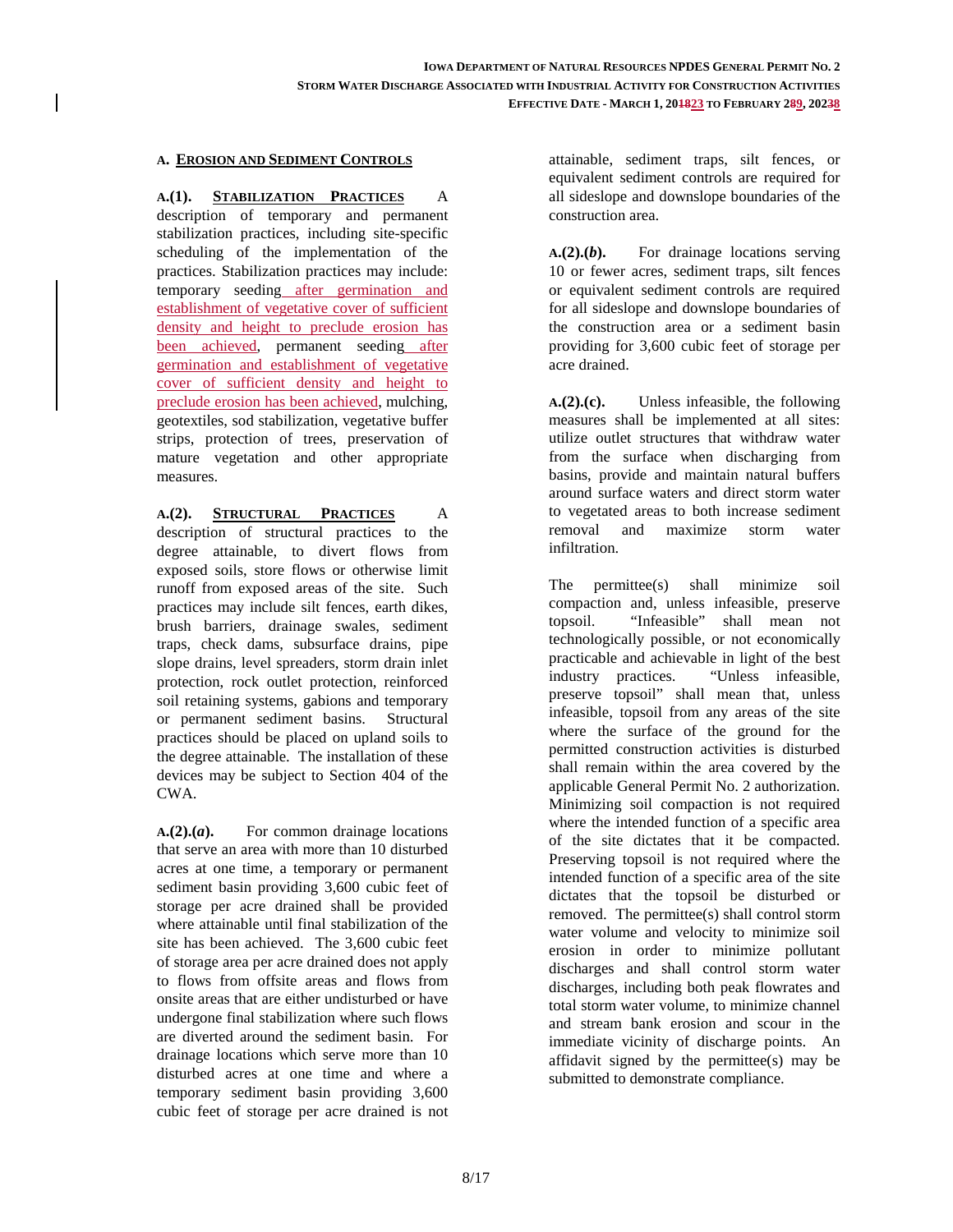For construction activity which is part of a larger common plan of development, such as a housing or commercial development project, in which a new owner agrees in writing to be solely responsible for compliance with the provisions of this permit for the property which has been transferred or in which the new owner has obtained authorization under this permit for a lot or lots (as specified in subrule 567-64.6(6) of the Iowa Administrative Code), the topsoil preservation requirements described above must be met no later than at the time the lot or lots have reached final stabilization as described in this permit.

The topsoil preservation requirement described above shall be implemented for projects that have not received an authorization under this permit prior to October 1, 2012. The topsoil preservation requirements are not required to be implemented for projects that have been authorized prior to October 1, 2012. In residential and commercial developments, a plat is considered a project. For other large areas that have been authorized for multiple construction sites, including those to be started at a future date, such as those located at industrial facilities, military installations and universities, a new construction project not yet surveyed and platted out is considered a project. This stipulation is intended to be interpreted as requiring the topsoil preservation requirements on development plats and construction activities on other extended areas that may have several construction projects permitted under the same authorization to be implemented on those projects not yet surveyed and platted out prior to October 1, 2012 even if other plats and construction activities in the same development or other extended area were authorized prior to October 1, 2012.

**B. STORM WATER MANAGEMENT** A description of measures that will be installed during construction to control pollutants in storm water discharges that will occur after construction operations have been completed. The installation of these devices may be subject to Section 404 of the CWA. This permit only addresses the installation of storm water management measures and not the ultimate operation and maintenance of such structures after the construction activities have been completed and the site has undergone final stabilization. Permittees are only responsible for the installation and maintenance of storm water management measures prior to final stabilization of the site and are not responsible for maintenance after storm water discharges associated with industrial activity have been eliminated from the site.

**B.(1).** Such practices may include: storm water detention structures (including wet ponds); storm water retention structures; flow attenuation by use of open vegetated swales and natural depressions; and infiltration of runoff onsite; and sequential systems (which combine several practices). A goal of 80 percent removal of total suspended solids from those flows which exceed predevelopment levels should be used in designing and installing storm water management controls (where practicable). Where this goal is not met, the permittee shall provide justification for rejecting each practice based on site conditions.

**B.(2).** Velocity dissipation devices shall be placed at discharge locations and along the length of any outfall channel as necessary to provide a non-erosive velocity flow from the structure to a water course so that the natural physical and biological characteristics and functions are maintained and protected (e.g. maintenance of hydrologic conditions present prior to the initiation of construction activities).

## **C. OTHER CONTROLS**

**C.(1). WASTE DISPOSAL** All wastes composed of building materials must be removed from the site for disposal in permitted disposal facilities. No building material wastes or unused building materials shall be buried, dumped, or discharged at the site.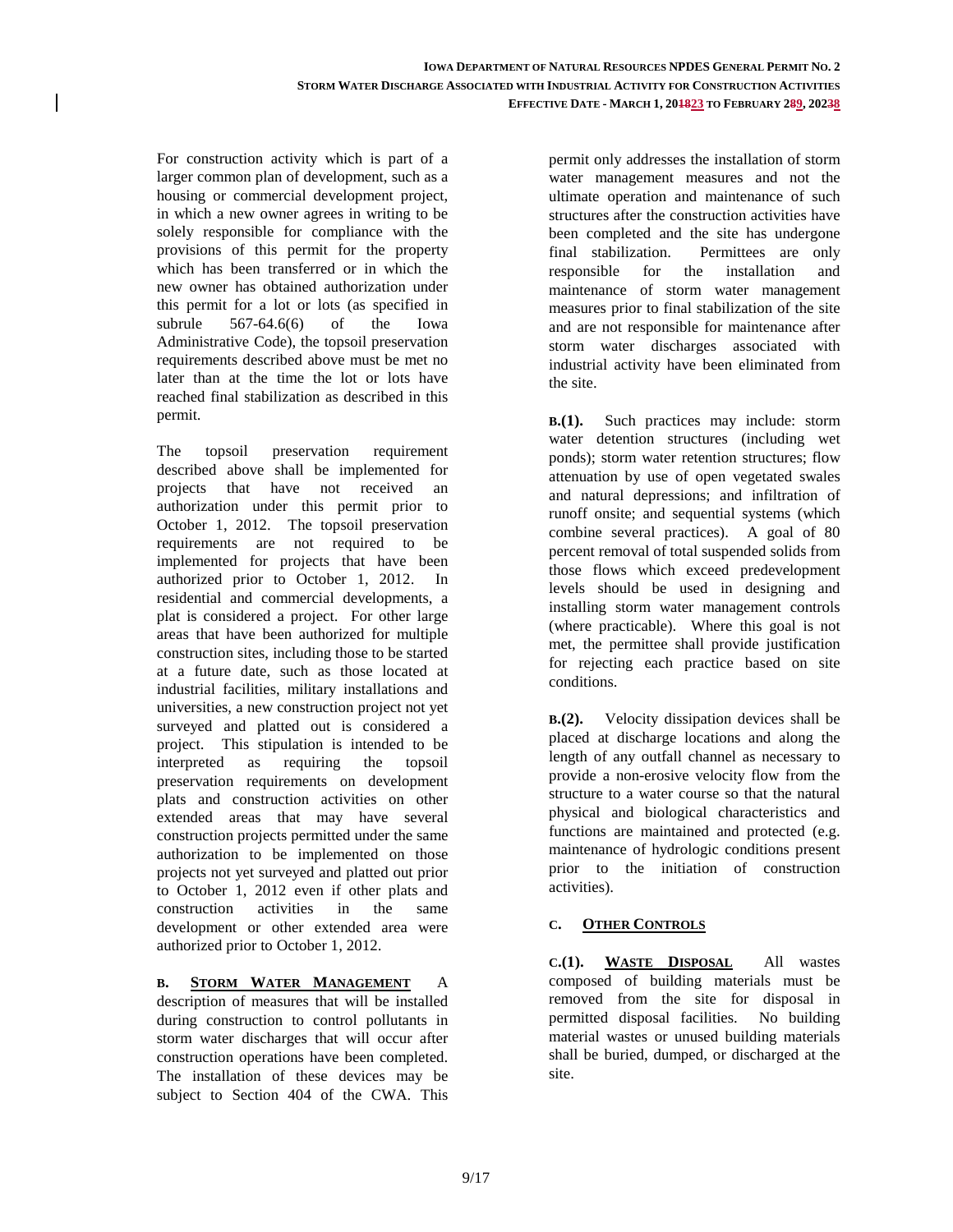**C.(2).** Off-site vehicle tracking of sediments shall be minimized.

**C.(3).** The plan shall ensure and demonstrate compliance with applicable State or local waste disposal, sanitary sewer or septic system regulations.

**D. APPROVED STATE OR LOCAL PLANS** Facilities which discharge storm water associated with industrial activity for construction activities must include in their storm water pollution prevention plan procedures and requirements specified in applicable sediment and erosion site plans or storm water management plans approved by State or local officials. Applicable requirements specified in sediment and erosion plans, site permits or storm water management plans approved by State or local officials that are applicable to protecting surface water resources are, upon submittal of an NOI to be authorized to discharge under this permit, incorporated by reference and are enforceable under this permit even if they are not specifically included in a storm water pollution prevention plan required under this permit.

Operators of facilities seeking alternative permit requirements shall submit an individual permit application in accordance with Part I.C.2. of this permit along with a description of why requirements in approved State or local plans should not be applicable as a condition of an NPDES permit.

- **3. MAINTENANCE** A description of procedures to maintain in good and effective operating conditions vegetation, erosion and sediment control measures and other protective measures identified in the site plan.
- **4. INSPECTIONS** Qualified personnel (provided by the discharger) shall inspect disturbed areas of the construction site that have not been stabilized with a perennial, vegetative cover of sufficient density to preclude erosion at least once every seven calendar days. Unless erosion is evident or other conditions warrant them, regular inspections are not required on areas that have been stabilized with a

perennial, vegetative cover of sufficient density to preclude erosion.

**A.** Disturbed areas and areas used for storage of materials that are exposed to precipitation shall be inspected for evidence of, or the potential for, pollutants entering the drainage system. Erosion and sediment control measures identified in the plan shall be observed to ensure that they are operating correctly. Where discharge locations or points are accessible, they shall be inspected to ascertain whether erosion control measures are effective in preventing significant impacts to receiving waters. Locations where vehicles enter or exit the site shall be inspected for evidence of offsite sediment tracking.

**B.** Based on the results of the inspection, pollution prevention measures identified in the plan in accordance with paragraph IV.D.2. of this permit shall be revised at the construction site as appropriate as soon as practicable after the inspection and to the plan as soon as practicable after the inspection but in no case more than 7 calendar days following the inspection. If the permittee determines that making these changes at the construction site or to the plan less than 72 hours after the inspection is impracticable, the permittee shall document in the plan why it is impracticable and indicate an estimated date by which the changes will be made.

**C.** A report summarizing the scope of the inspection, name(s) and qualifications of personnel making the inspection, the date(s) of the inspection, major observations relating to the implementation of the storm water pollution prevention plan and actions taken in accordance with paragraph IV.D.4.B. of the permit shall be made and retained as part of the storm water pollution prevention plan for at least three years after final stabilization has been achieved and a Notice of Discontinuation has been submitted to the Department. The report shall be signed in accordance with Part VI.G. of this permit.

**5. NON-STORM WATER DISCHARGES** Except for flows from fire fighting activities, sources of non-storm water listed in Part III.A.2. of this permit that are combined with storm water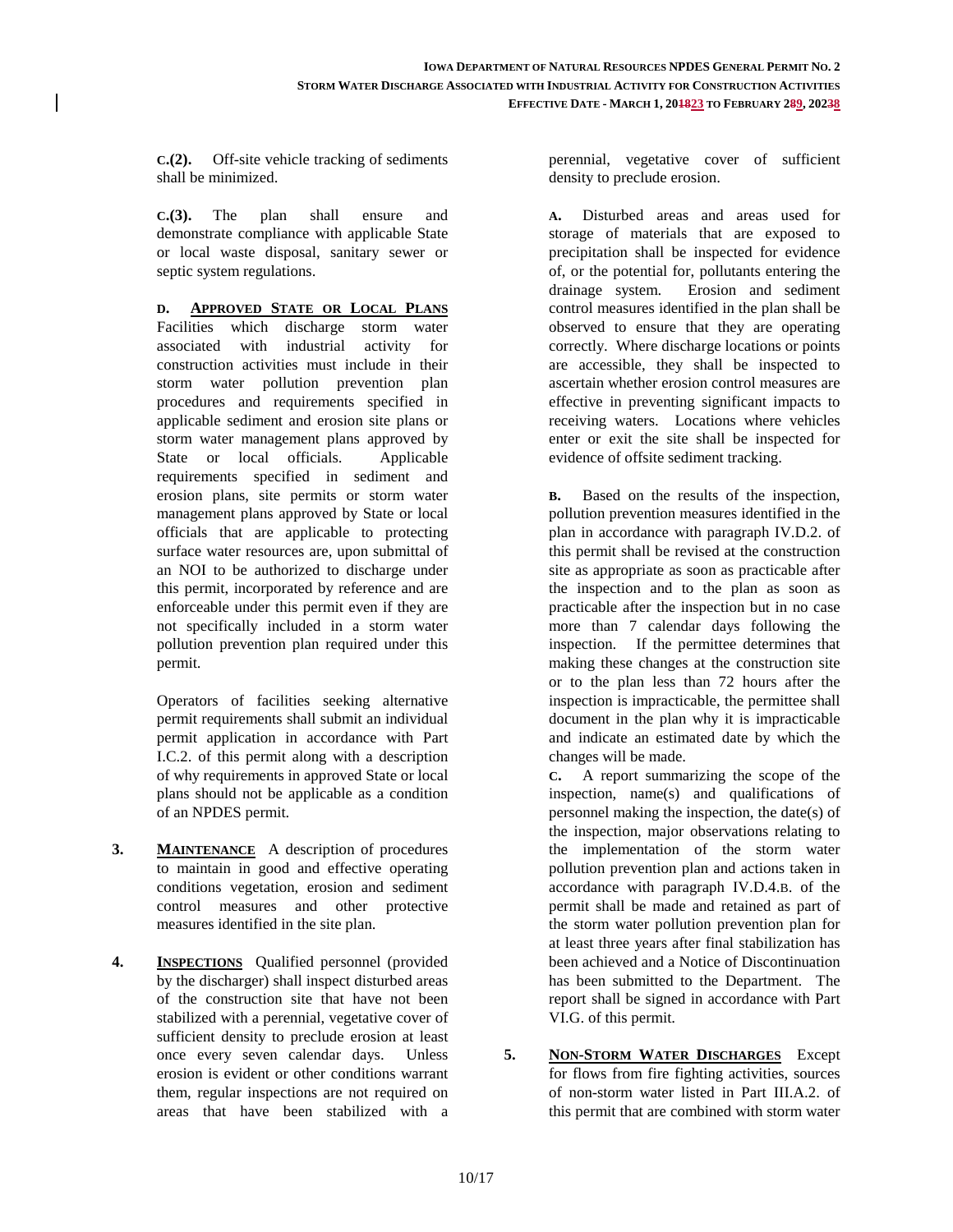discharges associated with industrial activity from construction activities must be identified in the plan. The plan shall identify and ensure the implementation of appropriate pollution prevention measures for the non-storm water component(s) of the discharge.

**6. ADDITIONAL REQUIREMENTS FOR STORM WATER DISCHARGE FROM INDUSTRIAL ACTIVITIES OTHER THAN CONSTRUCTION, INCLUDING DEDICATED ASPHALT PLANTS AND DEDICATED CEMENT PLANTS** This permit may only authorize a storm water discharge associated with industrial activity from a construction site that is mixed with a storm water discharge from an industrial source other than construction, where:

> **A.** the industrial source other than construction is located on the same site as the construction activity;

> **B.** storm water discharges associated with industrial activity from the areas of the site where construction activities are occurring are in compliance with the terms of this permit; and,

> **C.** storm water discharges associated with industrial activity from the areas of the site where industrial activity other than construction are occurring (including storm water discharges from dedicated asphalt plants and dedicated cement plants) are in compliance with the terms and conditions, including applicable NOI or application requirements, of a different NPDES general permit or individual permit authorizing such discharges.

## **7. CONTRACTORS**

**A.** The storm water pollution prevention plan must clearly identify for each measure in the plan, the contractor(s) and/or subcontractor(s) that will implement the measure. All contractors and subcontractors identified in the plan must sign a copy of the certification statement in Part IV.D.7.B. of this permit in accordance with Part VI.G. of this permit. Upon signing the certification, the contractor or sub-contractor is a co-permittee with the owner and other co-permittee contractors. All certifications must be included in the storm water pollution prevention plan.

**B. CERTIFICATION STATEMENT** All contractors and subcontractors identified in a storm water pollution prevention plan in accordance with Part IV.D.7.A. of this permit shall sign a copy of the following certification statement before conducting any professional service at the site identified in the storm water pollution prevention plan:

"I certify under penalty of law that I understand the terms and conditions of the general National Pollutant Discharge Elimination System (NPDES) permit that authorizes the storm water discharges associated with industrial activity from the construction site as part of this certification. Further, by my signature, I understand that I am becoming a co-permittee, along with the owner(s) and other contractors and subcontractors signing such certifications, to the Iowa Department of Natural Resources NPDES General Permit No. 2 for "Storm Water Discharge Associated with Industrial Activity for Construction Activities" at the identified site. As a co-permittee, I understand that I, and my company, are legally required under the Clean Water Act and the Code of Iowa, to ensure compliance with the terms and conditions of the storm water pollution prevention plan developed under this NPDES permit and the terms of this NPDES permit."

The certification must include the name and title of the person providing the signature; the name, address and telephone number of the contracting firm; the address (or other identifying description) of the site; and the date the certification is made.

## **PART V. RETENTION OF RECORDS**

**A.** The permittee shall retain copies of storm water pollution prevention plans and all reports required by this permit, and records of all data used to complete the Notice of Intent to be covered by this permit, for a period of at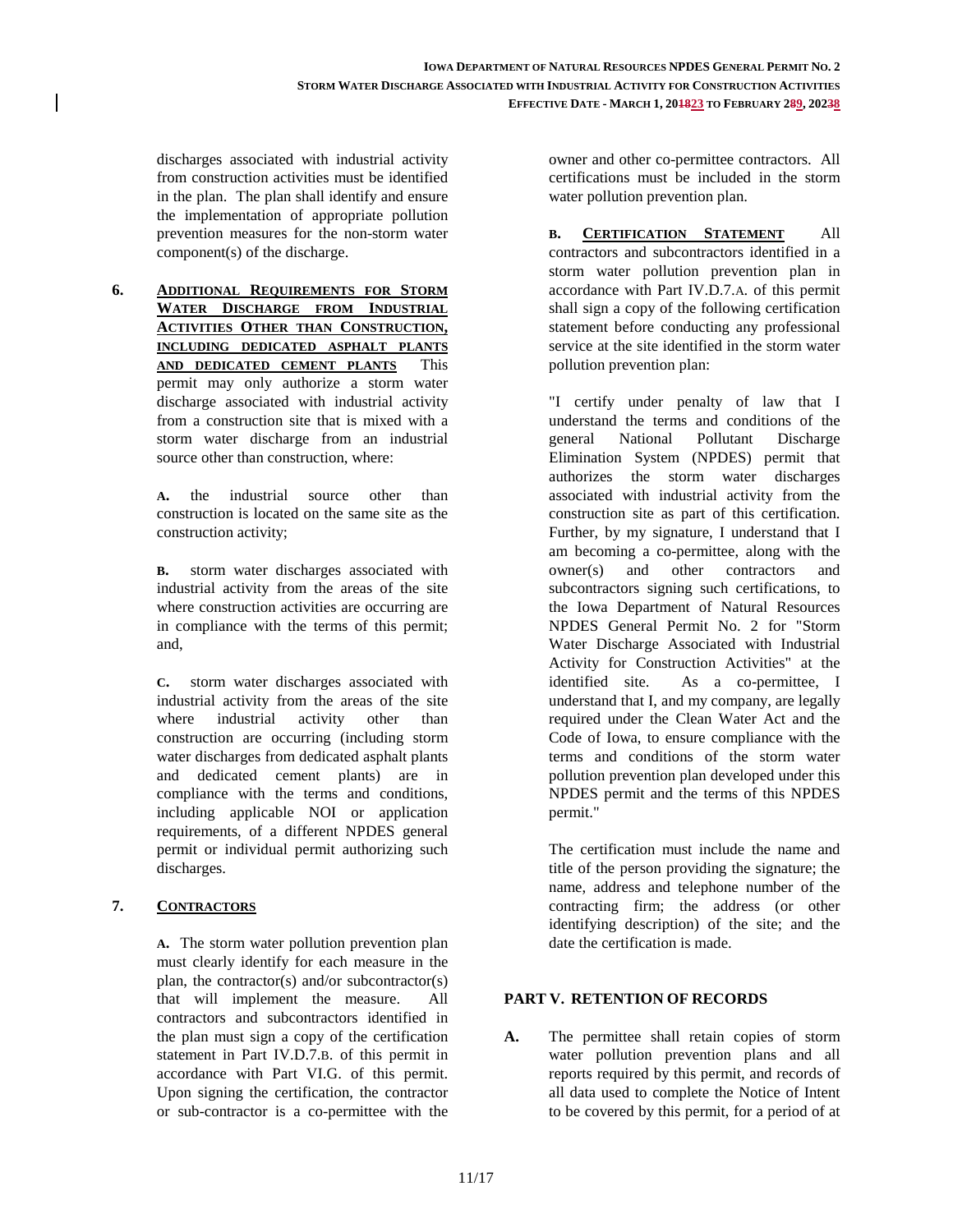least three years from the date that the site is finally stabilized and a Notice of Discontinuation has been submitted to the Department.

- **B.** If there is a construction trailer, shed or other covered structure located on the property the permittee shall retain a copy of the storm water pollution prevention plan required by this permit at the construction site from the date of project initiation to the date of final stabilization. If there is no construction trailer, shed or other covered structure located on the property, the permittee shall retain a copy of the plan from the date of project initiation to the date of final stabilization at a readily available alternative site approved by the Department and provide it for inspection upon request. If the plan is maintained at an off-site location such as a corporate office, it shall be provided for inspection no later than three hours after being requested.
- **C. ADDRESSES** All written correspondence to the Department should be sent to the following address:

Storm Water Coordinator Iowa Department of Natural Resources 502 E. 9th St. Des Moines, IA 50319-0034

#### **PART VI. STANDARD PERMIT CONDITIONS**

#### **A. DUTY TO COMPLY**

- 1. The permittee must comply with all conditions of this permit. Any permit noncompliance constitutes a violation of the Code of Iowa and the Clean Water Act and is grounds for enforcement action; for termination of coverage under this general permit; or, for denial of a request for coverage under a reissued general permit.
- 2. **TOXIC POLLUTANTS** The permittee shall comply with effluent standards or prohibitions established under section 307(a) of the Clean Water Act (CWA) for toxic pollutants within the time provided in the regulations that establish these standards or prohibitions, even if this permit has not yet been modified to incorporate the requirement.
- **B. CONTINUATION OF THE EXPIRED GENERAL PERMIT** This permit expires on February 28, 2023. An expired general permit continues in force until replaced by adoption of a new general permit.
- **C. NEED TO HALT OR REDUCE ACTIVITY NOT A DEFENSE** It shall not be a defense for a permittee in an enforcement action that it would have been necessary to halt or reduce the permitted activity in order to maintain compliance with the conditions of this permit.
- **D. DUTY TO MITIGATE** The permittee shall take all reasonable steps to minimize or prevent any discharge in violation of this permit which has a reasonable likelihood of adversely affecting human health or the environment.
- **E. DUTY TO PROVIDE INFORMATION** The permittee shall furnish to the Department, within three hours, any information which the Department may request to determine compliance with this permit. The permittee shall also furnish to the Department upon request copies of records required to be kept by this permit.
- F. **OTHER INFORMATION** When the permittee becomes aware that he or she failed to submit any relevant facts or submitted incorrect information in the Notice of Intent or in any other report to the Department, he or she shall promptly submit such facts or information.
- **G. SIGNATORY REQUIREMENTS** All Notices of Intent, storm water pollution prevention plans, reports, certifications or information either submitted to the Department or the operator of a municipal separate storm sewer system, or that this permit requires be maintained by the permittee, shall be signed in accordance with rule 567--64.3(8) of the Iowa Administrative Code as follows:

64.3(8) *Identity of signatories of operation permit applications.* The person who signs the application for an operation permit shall be: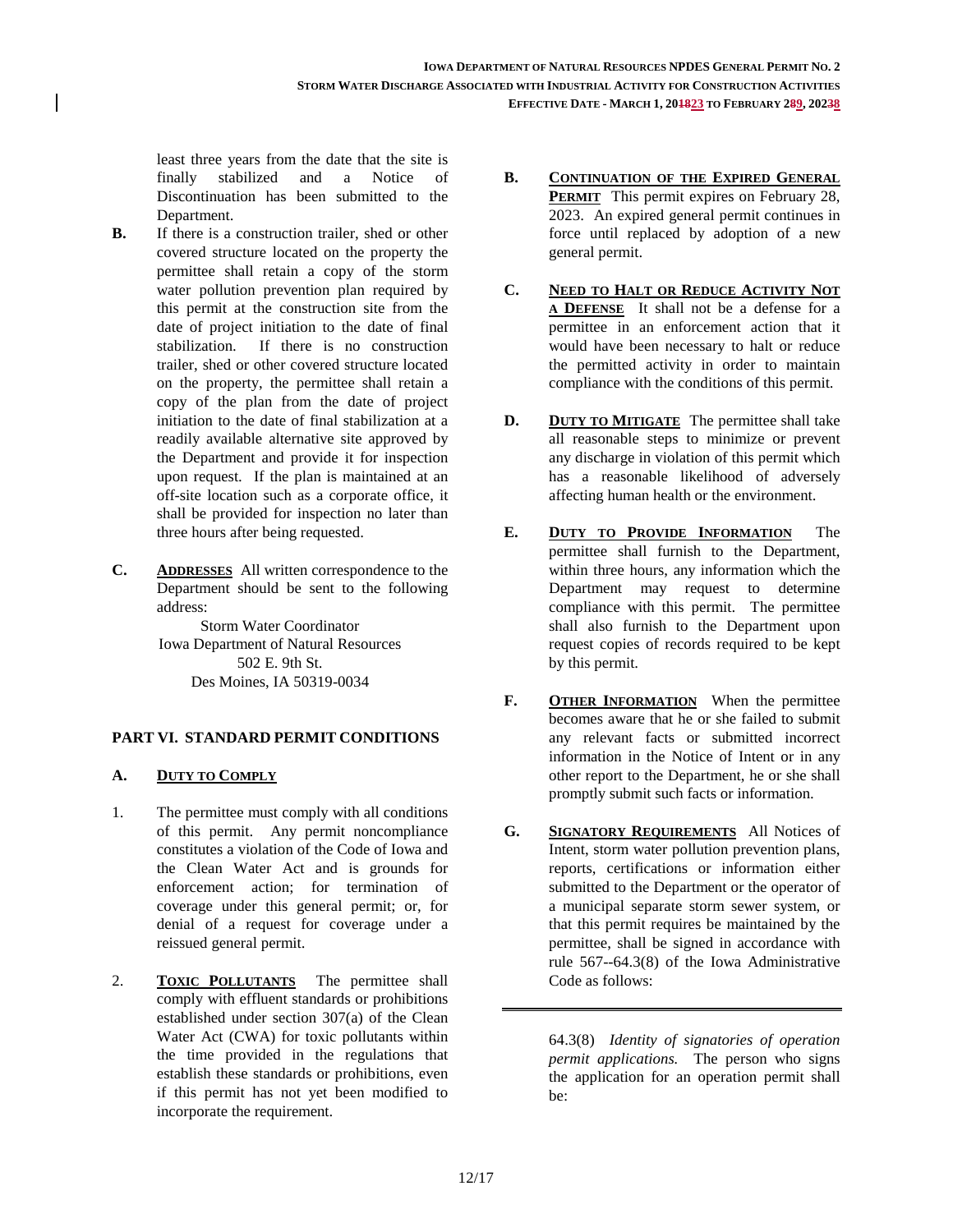**a.** *Corporations*. In the case of corporations, a responsible corporate officer. A responsible corporate officer means: (1) A president, secretary, treasurer, or vice-president in charge of a principal business function, or any other person who performs similar policy or decision-making functions; or (2) The manager of manufacturing, production, or operating facilities. If authority to sign documents has been assigned or delegated to the manager in accordance with corporate procedures.

**b.** *Partnerships*. In the case off a partnership, a general partner.

**c.** *Sole proprietorships*. In the case of a sole proprietorship, the proprietor.

**d.** Municipal, state, federal, or other public agency. In the case of a municipal, state, or other public facility, either the principal executive officer or the ranking elected official. A principal executive officer of a public agency includes: (1) The chief executive officer of the agency; or (2) A senior executive officer having responsibility for the overall operations of a unit of the agency.

**e.** *Storm water discharge associated with industrial activity from construction activity*. In the case of a storm water discharge associated with industrial activity for construction, either the owner of the site or the general contractor.

The person who signs NPDES reports shall be the same, except that in the case of a corporation or a public body, monitoring reports required under the terms of the permit may be submitted by the person who is responsible for the overall operation of the facility from which the discharge originated.

**H. CERTIFICATION** Any person signing documents under paragraph VI.G. shall make the following certification:

> "I certify under penalty of law that this document and all attachments were prepared

under my direction or supervision in accordance with a system designed to assure that qualified personnel properly gathered and evaluated the information submitted. Based on my inquiry of the person or persons who manage the system, or those persons directly responsible for gathering the information, the information submitted is, to the best of my knowledge and belief, true, accurate, and complete. I am aware that there are significant penalties for submitting false information, including the possibility of fine and imprisonment for knowing violations."

- **I. OIL AND HAZARDOUS SUBSTANCE LIABILITY** Nothing in this permit shall be construed to preclude the institution of any legal action or relieve the permittee from any responsibilities, liabilities, or penalties to which the permittee is or may be subject under section 311 of the Clean Water Act.
- **J. PROPERTY RIGHTS** The issuance of this permit does not convey any property rights of any sort, nor any exclusive privileges, nor does it authorize any injury to private property nor any invasion of personal rights, nor any infringement of Federal, State or local laws or regulations.
- **K. SEVERABILITY** The provisions of this permit are severable, and if any provision of this permit, or the application of any provision of this permit to any circumstance, is held invalid, the application of such provision to other circumstances, and the remainder of this permit shall not be affected thereby.
- **L. TRANSFERS** This permit is not transferable to any person except after notice to the Department. The Department may require the discharger to apply for and obtain an individual NPDES permit as stated in Part I.C.
- **M. PROPER OPERATION AND MAINTENANCE** The permittee shall at all times properly operate and maintain all facilities and systems of treatment and control (and related appurtenances) which are installed or used by the permittee to achieve compliance with the conditions of this permit and with the requirements of storm water pollution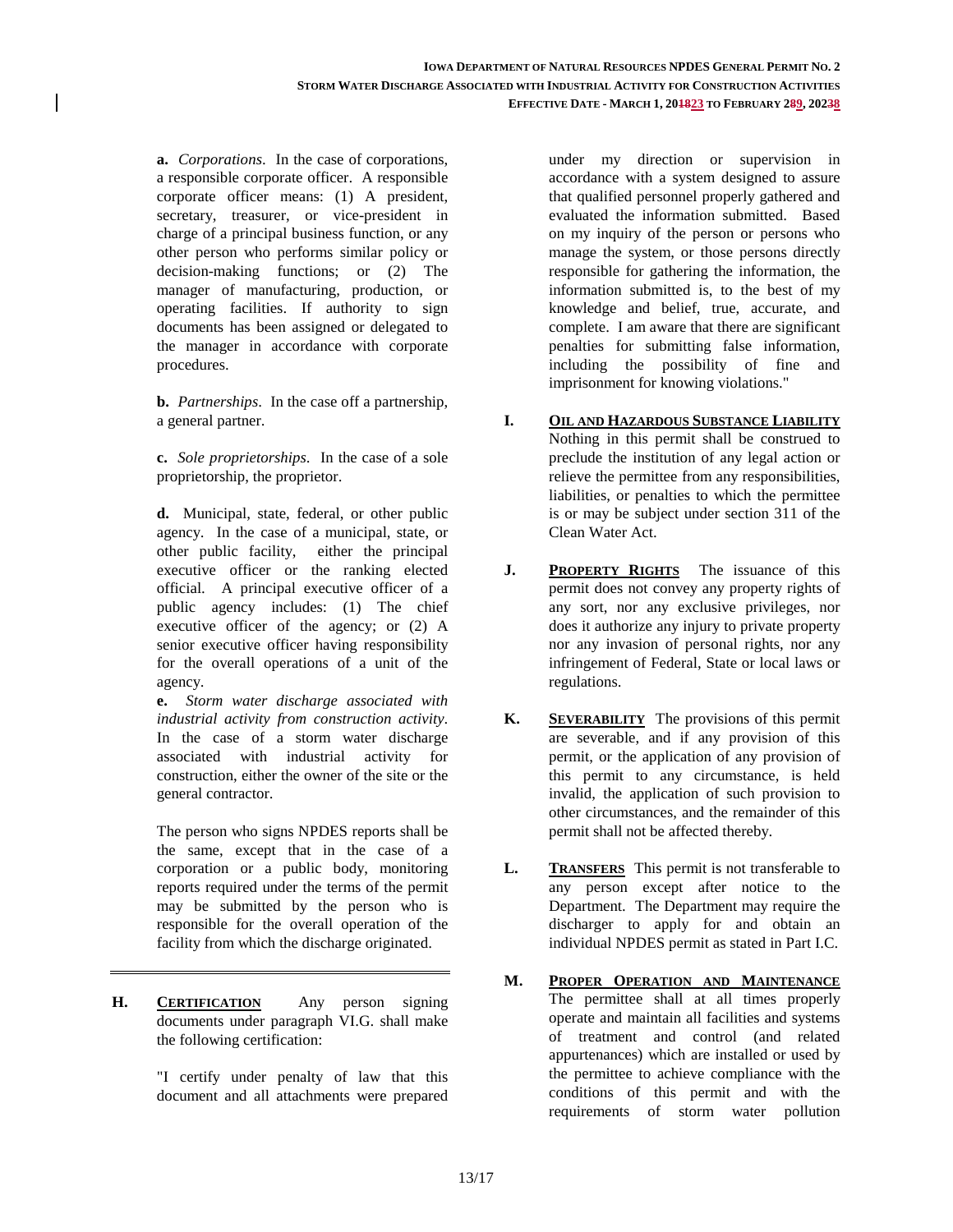prevention plans. Proper operation and maintenance also includes adequate laboratory controls and appropriate quality assurance procedures. Proper operation and maintenance requires the operation of backup or auxiliary facilities or similar systems, installed by a permittee only when necessary to achieve compliance with the conditions or this permit.

**N. INSPECTION AND ENTRY** The permittee shall allow the Department or an authorized representative of EPA, the State, or, in the case of a facility which discharges through a municipal separate storm sewer, an authorized representative of the municipal operator or the separate storm sewer receiving the discharge, upon the presentation of credentials and other documents as may be required by law, to:

> l. Enter upon the permittee's premises where a regulated facility or activity is located or conducted or where records must be kept under the conditions of this permit;

> 2. Have access to and copy at reasonable times, any records that must be kept under the conditions of this permit; and,

> 3. Inspect at reasonable times any facilities or equipment (including monitoring and control equipment).

- **O. PERMIT ACTIONS** Coverage under this permit may be terminated for cause. The filing of a request by the permittee for a permit discontinuance, or a notification of planned changes or anticipated noncompliance does not stay any permit condition.
- **P. ENVIRONMENTAL LAWS** No condition of this permit shall release the permittee from any responsibility or requirements under other environmental statutes or regulations.

#### **PART VII. REOPENER CLAUSE**

If there is evidence indicating potential or realized impacts or water quality due to any storm water discharge associated with industrial activity for construction activities covered by this permit, the owner or operator of such discharge may be required

to obtain individual permit in accordance with Part I.C of this permit.

#### **PART VIII. DEFINITIONS**

**"***Best Management Practices***"** ("BMPs") means schedules of activities, prohibitions of practices, maintenance procedures, and other management practices to prevent or reduce the pollution of waters of the United States. BMPs also include treatment requirements, operating procedures, and practices to control plant site runoff, spillage or leaks, sludge or waste disposal, or drainage from raw material storage.

"*Construction site***"** means a site or common plan of development or sale on which construction activity, including clearing, grading and excavating, results in soil disturbance. A construction site is considered one site if all areas of the site are contiguous with one another and one entity owns all areas of the site.

**"***CWA***" or "***Clean Water Act***"** means the Federal Water Pollution Control Act.

 **"***Dedicated portable asphalt plant***"** means a portable asphalt plant that is located on or contiguous to a construction site and that provides asphalt only to the construction site that the plant is located on or adjacent to.

**"***Dedicated portable concrete plant***"** means a portable concrete plant that is located on or contiguous to a construction site and that provides concrete only to the construction site that the plant is located on or adjacent to.

 **"***Dedicated sand or gravel operation***"** means an operation that produces sand and/or gravel for a single construction project.

**"***Department***"** means the Iowa Department of Natural Resources.

**"***Final Stabilization***"** means that all soil disturbing activities at the site have been completed, and that a uniform perennial vegetative cover with a density of 70%, sufficient to preclude erosion, for the entire disturbed area of the permitted project has been established or equivalent stabilization measures have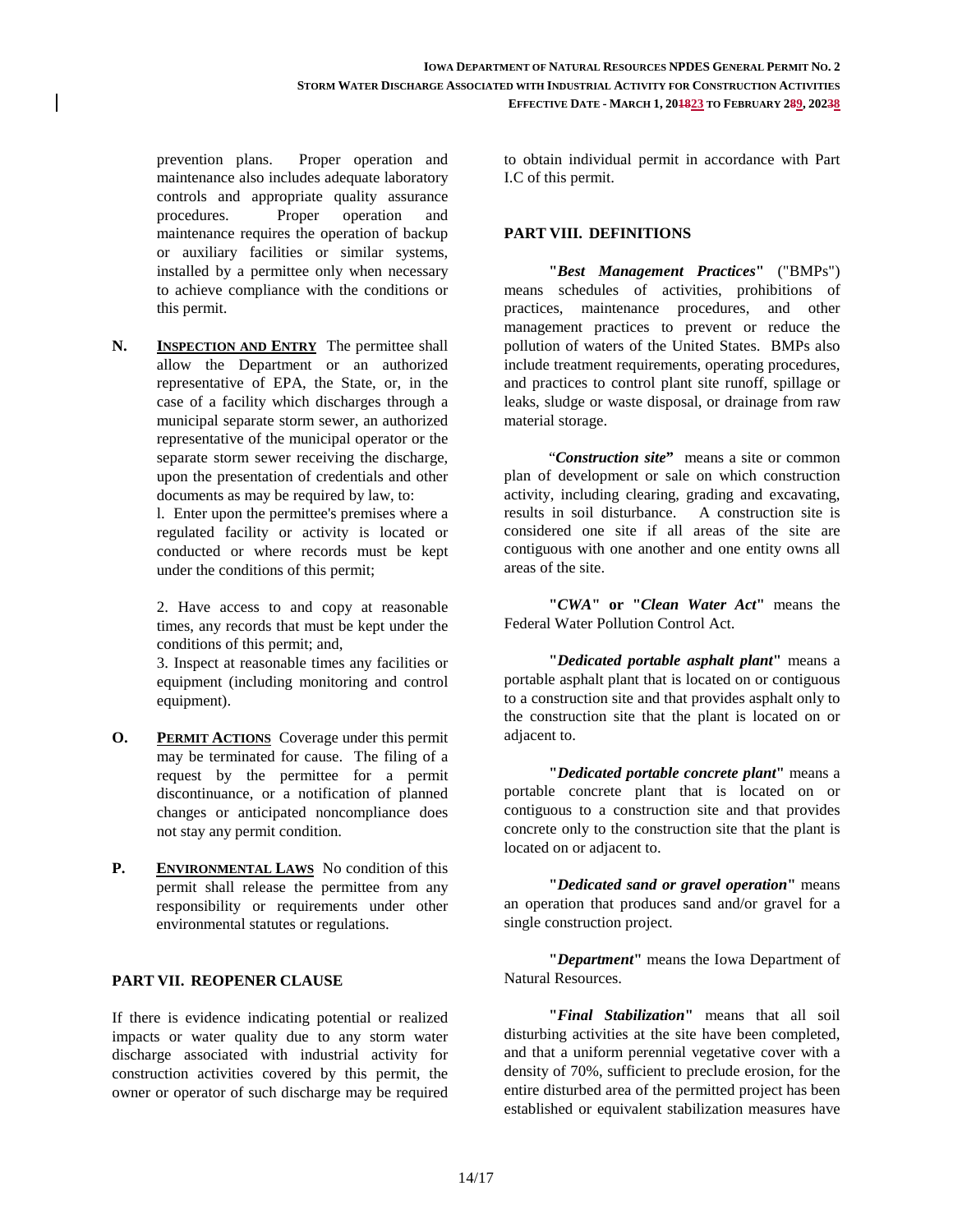been employed, or which is covered by a permanent structure that ensures the ground surface will not be eroded or otherwise impacted by precipitation or runoff, or which has been returned to agricultural production.

**"***Hazardous condition***"** means any situation involving the actual, imminent, or probable spillage, leakage, or release of a hazardous substance onto the land, into a water of the state, or into the atmosphere, which creates an immediate or potential danger to the public health or safety or to the environment. 455B.381(4) 2015, Code of Iowa

 **"***Hazardous substance***"** means any substance or mixture of substances that presents a danger to the public health or safety and includes but is not limited to a substance that is toxic, corrosive, or flammable, or that is an irritant or that generates pressure through decomposition, heat, or other means. "Hazardous substances" may include any hazardous waste identified or listed by the administrator of the United State Environmental Protection Agency under the Solid Waste Disposal Act as amended by the Resource Conservation and Recovery Act of 1976, or any toxic pollutant listed under section 307 of the federal Water Pollution Control Act as amended to January 1, 1977, or any hazardous substance designated under section 311 of the federal Water Pollution Control Act as amended to January 1, 1977, or any hazardous material designated by the secretary of transportation under the Hazardous Materials Transportation Act. 455B.381(5) , 2015 Code of Iowa

**"Infeasible"** means not technologically possible, or not economically practicable and achievable in light of best industry practices.

**"***Municipality***"** means a city, town, borough, county, parish, district, association, or other public body created by or under State law.

**"***NOI***"** means Notice of Intent to be covered by this permit (see Part II of this permit.)

 **"***Outstanding Iowa Waters***"** means those waters which constitute an outstanding state resource such as waters of exceptional recreational or ecological significance. These waters are identified in Appendix B of the Iowa Antidegradation Implementation Procedure manual.

 **"***Outstanding National Resource Waters***"** means those waters which constitute an outstanding national resource such as waters of national and state parks and wildlife refuges and also waters of exceptional recreational or ecological significance. These waters are identified in Appendix B of the Iowa Antidegradation Implementation Procedure manual.

 **"***Permittee***"** means the owner of the facility or site.

 **"***Qualified personnel***"** means those individuals capable enough and knowledgeable enough to perform the required functions adequately well to ensure compliance with the relevant permit conditions and requirements of the Iowa Administrative Code.

**"***Runoff coefficient***"** means the fraction of total rainfall that will appear at the conveyance as runoff.

 **"***Stabilization" and "Soil Stabilization"* means the prevention of soil particles from being dislodged and moving therefore preventing erosion from initiating or continuing.

**"***Storm Water***"** means storm water runoff, snow melt runoff, and surface runoff and drainage.

**"***Storm water discharge associated with industrial activity***"** means the discharge from any conveyance which is used for collecting and conveying storm water and which is directly related to manufacturing, processing or raw materials storage areas at an industrial plant. The term does not include discharges from facilities or activities excluded from the NPDES program under 40 CFR part 122. For the categories of industries identified in paragraphs (i) through (x) of this definition, the term includes, but is not limited to, storm water discharges from industrial plant yards; immediate access roads and rail lines used or traveled by carriers of raw materials, manufactured products, waste material, or by-products used or created by the facility; material handling sites; refuse sites; sites used for the application or disposal of process waste waters (as defined at 40 CFR part 401); sites used for the storage and maintenance of material handling equipment; sites used for residual treatment, storage, or disposal; shipping and receiving areas;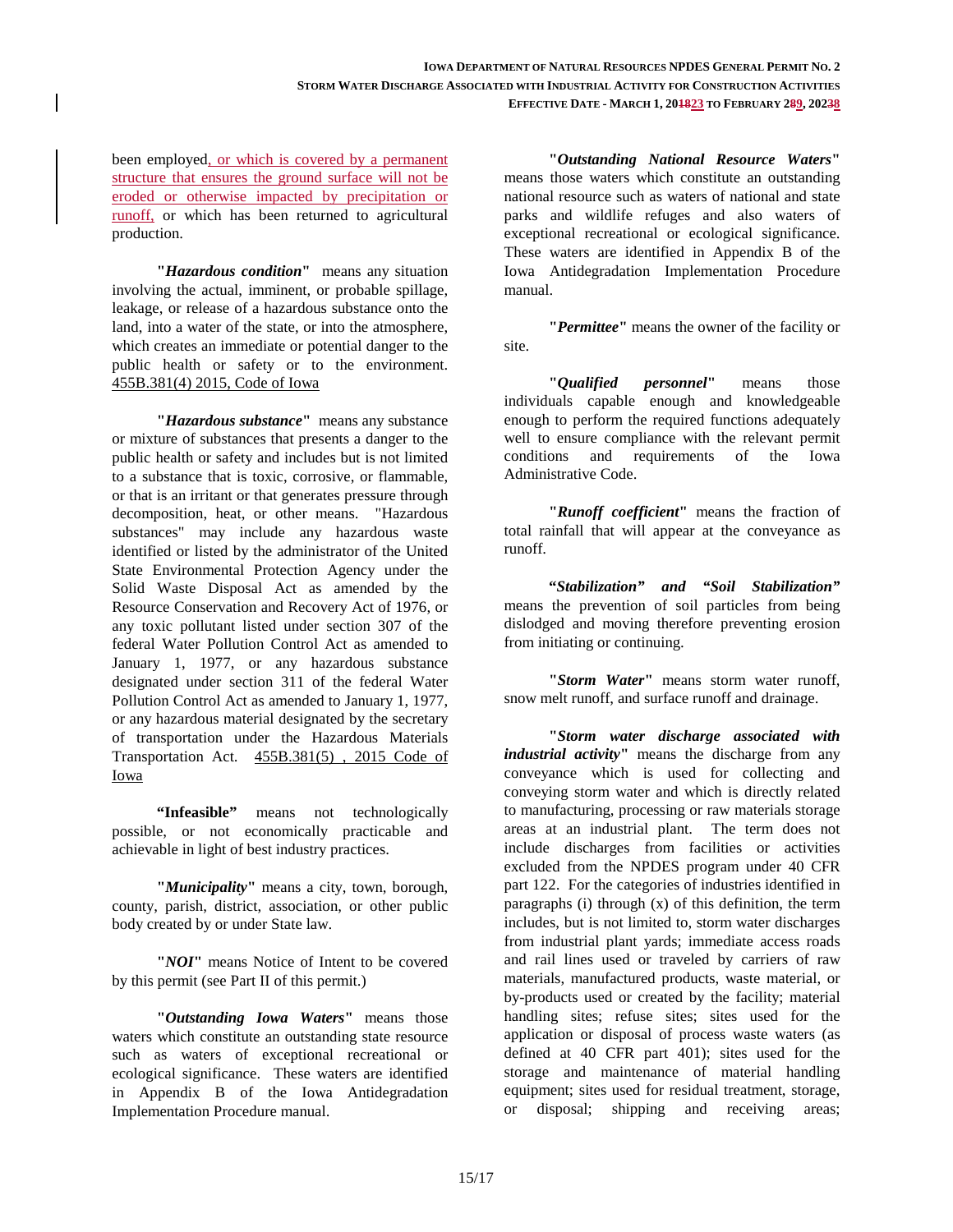manufacturing buildings; storage areas (including tank farms) for raw materials, and intermediate and finished products; and areas where industrial activity has taken place in the past and significant materials remain and are exposed to storm water.

For the categories of industries identified in paragraph (xi) of this definition, the term includes only storm water discharges from all the areas (except access roads and rail lines) that are listed in the previous sentence where material handling equipment or activities, raw materials, intermediate products, final products, waste materials, by-products, or industrial machinery are exposed to storm water. For the purposes of this paragraph, material handling activities include the storage, loading and unloading, transportation, or conveyance of any raw material, intermediate product, finished product, by-product, or waste product. The term excludes areas located on plant lands separate from the plant's industrial activities, such as office buildings and accompanying parking lots as long as the drainage from the excluded areas is not mixed with storm water drained from the above described areas. Industrial facilities (including industrial facilities that are Federally, State, or municipally owned or operated that meet the description of the facilities listed in these paragraphs (i)-(xi) of the definition) include those facilities designated under 40 CFR  $122.26(a)(1)(v)$ . The following categories of facilities are considered to be engaging in "industrial activity" for purposes of this definition;

 (*i*) Facilities subject to storm water effluent limitations guidelines, new source performance standards, or toxic pollutant effluent standards under 40 CFR Subchapter N (except facilities with toxic pollutant effluent standards which are exempted under category (*xi*) of this definition);

 (*ii*) Facilities classified as Standard Industrial Classifications 24 (except 2434), 26 (except 265 and 267), 28 (except 283 and 285), 29, 311, 32 (except 323), 33, 3441, 373;

 (*iii*). Facilities classified as Standard Industrial Classifications 10 through 14 (mineral industry) including active or inactive mining operations (except for areas of coal mining operations no longer meeting the definition of a reclamation area under 40 CFR 434.11(1) because the performance bond issued to the facility by the appropriate SMCRA authority has been released, or except for areas of

non-coal mining operations which have been released from applicable State or Federal reclamation requirements after December 17, 1990) and oil and gas exploration, production, processing, or treatment operations, or transmission facilities that discharge storm water contaminated by contact with or that has come into contact with, any overburden, raw material, intermediate products, finished products, byproducts or waste products located on the site of such operations; (inactive mining operations are mining sites that are not being actively mined, but which have an identifiable owner/operator; inactive mining sites do not include sites where mining claims are being maintained prior to disturbances associated with the extraction, beneficiation, or processing of mined materials, nor sites where minimal activities are undertaken for the sole purpose of maintaining a mining claim);

 (*iv*) Hazardous waste treatment, storage, or disposal facilities, including those that are operating under interim status or a permit under Subtitle C of RCRA;

 (*v*) Landfills, land application sites, and open dumps that receive or have received any industrial wastes (waste that is received from any of the facilities described under this subsection) including those that are subject to regulation under Subtitle D of RCRA;

 (*vi*) facilities involved in the recycling of materials, including metal scrap yards, battery reclaimers, salvage yards, and automobile junkyards, including but limited to those classified as Standard Industrial Classification 5015 and 5093;

 (*vii*) Steam electric power generating facilities, including coal handling sites;

 (*viii*) Transportation facilities classified as Standard Industrial Classifications 40, 41, 42 (except 4221-4225), 43, 44, 45 and 5171 which have vehicle maintenance shops, equipment cleaning operations, or airport deicing operations. Only those portions of the facility that are either involved in vehicle maintenance (including vehicle rehabilitation, mechanical repairs, painting, fueling, and lubrication), equipment cleaning operations, airport deicing operations, or which are otherwise identified under paragraphs  $(i)$ - $(vii)$  or  $(ix)$ - $(xi)$  of this definition are associated with industrial activity;